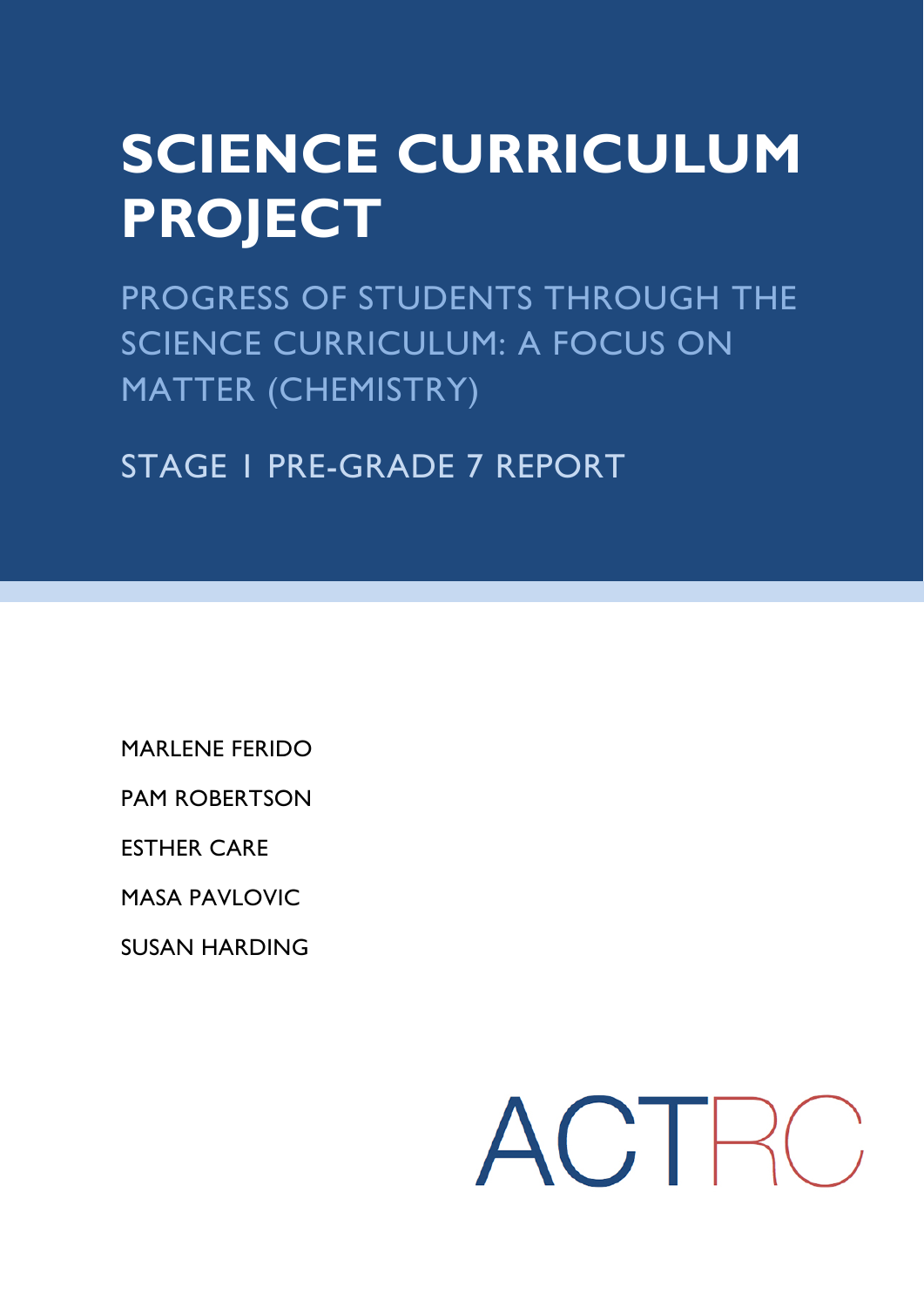© Assessment Curriculum and Technology Research Centre (ACTRC), 2015- 2016

ACTRC is a partnership between the University of Melbourne and the University of the Philippines, supported by the Australian Government

Assessment Curriculum and Technology Research Centre UP Campus, Diliman 1101, Quezon City P: 632-8064680 E: info@actrc.org

Suggested citation for this report:

Ferido, M., Robertson, P., Care, E., Pavlovic, M., & Harding, S. (2015). Progress of students through the science curriculum: focus on chemistry. Stage 1 Pre-Grade 7 Report. Assessment Curriculum and Technology Research Centre. Melbourne and Manila.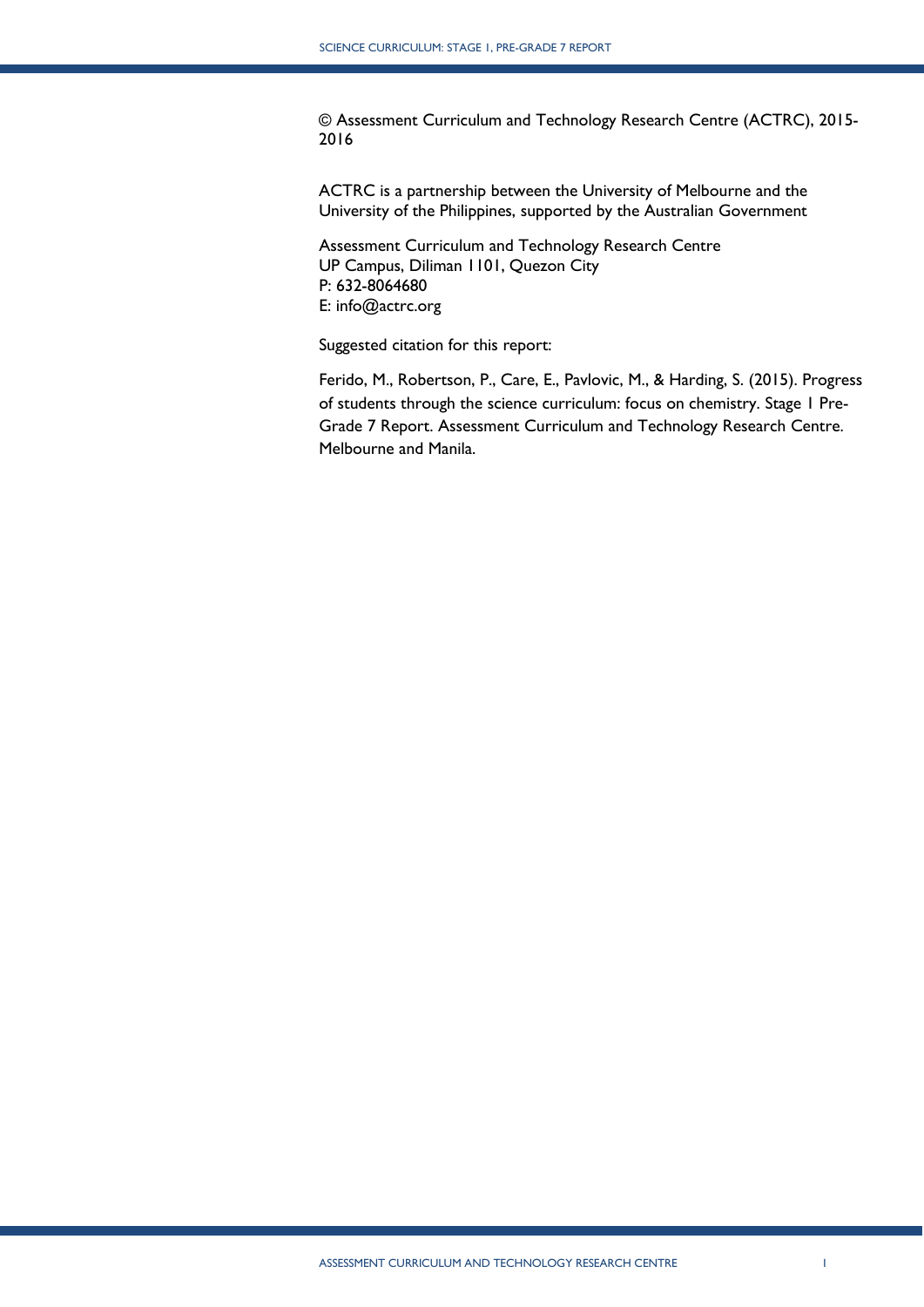## <span id="page-2-0"></span>**EXECUTIVE SUMMARY**

This research is designed to examine the implementation of the spiral curriculum structure introduced in the Philippines as part of the K to12 curriculum reform. The curriculum emphasizes the understanding and application of scientific knowledge, learning scientific inquiry skills, and developing and demonstrating scientific attitudes and beliefs. The spiral curriculum was initiated with Grade 7 implementation in School Year (SY) 2011/12. By the end of SY 2015/16, this cohort of students will be the first to have completed the full 7 – 10 new curriculum.

Due to the recency of the reform, how its characteristics and design have influenced outcomes is yet unknown. How is the curriculum implemented by teachers? Does the teacher's specialisation influence student outcomes? How do other factors such as teacher training, experience, student access to materials, and school size influence student outcomes? How do the students skills progress as they complete the curriculum? Is spiraling handled differently across year levels?

This research is designed to investigate the progress of students' conceptual knowledge and skills for each unit of Chemistry ("Matter") over the four years of the junior secondary curriculum. Identification of progress is achieved by assessing students in Grades 7 - 10. Data representing factors presumed to influence student learning outcomes include teacher information, lesson plans, and classroom observations of selected classes.

This report covers the data obtained in order to address the research question:

#### *Do students enter junior high school with the level of conceptual knowledge and skills they need to engage with the Grade 7 science (chemistry) curriculum?*

The report includes analysis of data obtained from a pre-Grade 7 test on chemistry related skills. The pre –Grade 7 test is developed to assess if students are appropriately prepared to access the new curriculum. Students were tested at the start of the school year, June 2015, before beginning the chemistry unit "Matter" (or any other secondary school subject). In summary, the student results indicate that the sample assessed were distributed normally across the test. Although this demonstrates that the test itself is well-targeted for the population, these results imply that a proportion of students entering Grade 7 are not well-prepared to engage with the conceptual knowledge and skills required by the Grade 7 chemistry curriculum. Details concerning those knowledge and skills best and least well demonstrated are described in the report.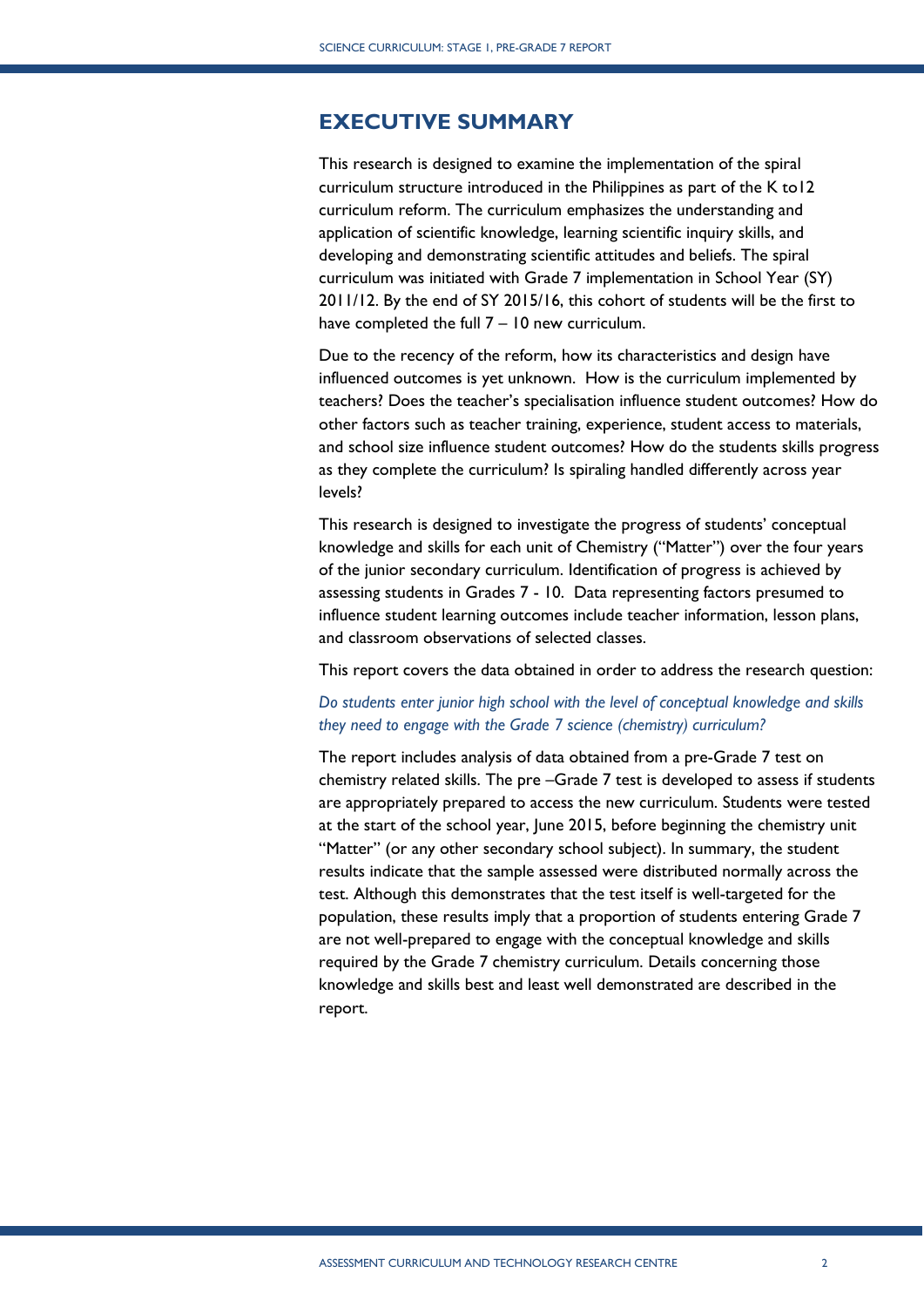## TABLE OF CONTENTS

| <b>EXECUTIVE SUMMARY</b>                      | $\overline{2}$ |
|-----------------------------------------------|----------------|
| <b>SECTION I: INTRODUCTION</b>                | $\overline{4}$ |
| <b>METHOD</b>                                 | 5              |
| <b>PARTICIPANTS</b>                           | 5              |
| <b>RESEARCH DESIGN</b>                        | 6              |
| <b>INSTRUMENTS</b>                            | $\overline{7}$ |
| <b>PROCEDURES</b>                             | 8              |
| <b>DATA ANALYSIS</b>                          | 8              |
| SECTION 2: INSTRUMENT DEVELOPMENT PRE-GRADE 7 | 9              |
| <b>PILOT SAMPLE</b>                           | $\mathbf{H}$   |
| <b>SECTION 3: RESEARCH PRE-GRADE7</b>         | 13             |
| <b>CHARACTERISTICS OF THE PRE-7 SAMPLE</b>    | 3              |
| <b>REFERENCES</b>                             | 9              |
| <b>APPENDIX I</b>                             | 20             |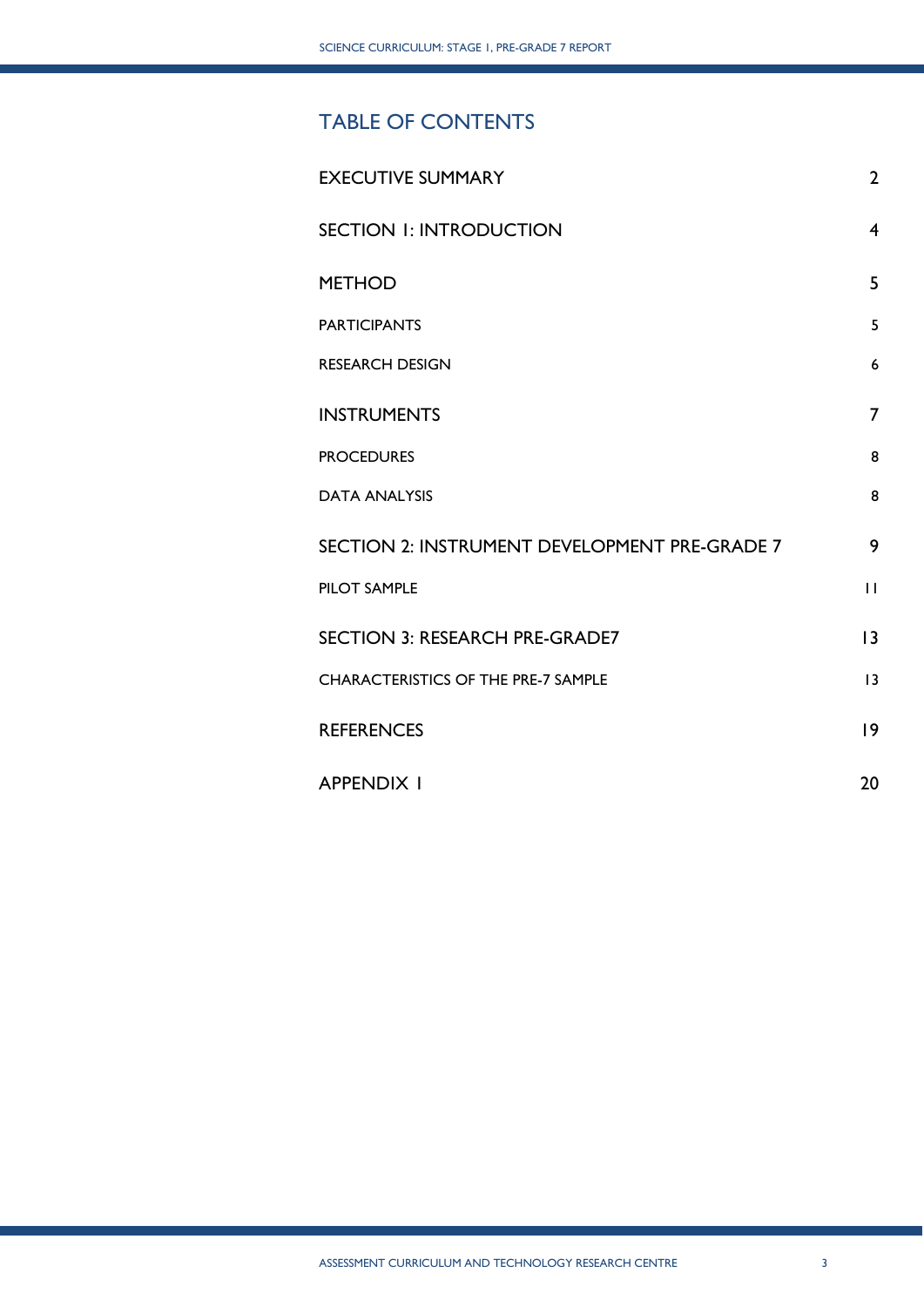## <span id="page-4-0"></span>**SECTION 1: INTRODUCTION**

In 2012, the Philippine Department of Education (DepEd) initiated a basic education reform. This reform is known as the K to 12 program. This program covers Kindergarten and 12 years of basic education; six years of primary education, four years of Junior High School, and two years of Senior High School. The rationale for this reform is to provide sufficient time for mastery of concepts and skills, develop lifelong learners, and prepare graduates for tertiary education, middle-level skills development, employment, and entrepreneurship.

In the K to 12 program, a new curriculum for science has been implemented in schools across the country. Through this curriculum, the aim is to develop scientific literacy among students such that they are able to make judgments and decisions on the applications of scientific knowledge that may have significant impact in everyday life (DepEd, 2013). The new curriculum is designed according to the three domains of learning science: (1) understanding and applying scientific knowledge, (2) performing scientific processes and skills, and (3) developing and demonstrating scientific attitudes and values.

The new curriculum includes statements outlining the progression of science inquiry skills and expectations of the rate at which students will develop these skills, addressing some of the recommendations resulting from a comparison of the Philippines curriculum with those of three countries (Care & Griffin, 2011). Concepts and skills are presented with increasing levels of complexity from one grade level to another in spiral progression to develop a deeper understanding of core concepts.

DepEd implemented the new curriculum for Grade 7 (1st year Junior High School) in public schools during SY 2012-2013, and it is being progressively introduced in other grade levels. In SY 2014-2015, it was implemented with Grades 3, 7, 8, and 9 respectively. In the SY 2015-2016, the new curriculum for Grades 4 and 10 is implemented in all public elementary and secondary schools.

This project was designed to investigate how students' knowledge of the science content and their inquiry skills develop through the spiral curriculum. Determining what students know and can do at various stages can be used to inform subsequent teaching and assist with future reviews of the science curriculum domains and learner modules.

- 1. investigate the progress of students' knowledge and skills as they complete the spiral science curriculum, with emphasis on whether students have developed the pre-requisite knowledge for the next year of study
- *2. determine the level of conceptual knowledge and skills students have developed before they enter junior high school*
- 3. determine the level of conceptual knowledge and skills achieved after four years of the spiraling curriculum
- 4. assess the effect of factors such as previous teacher specialisation, teacher training, experience, student access to materials, and school size, on student achievement, and curriculum implementation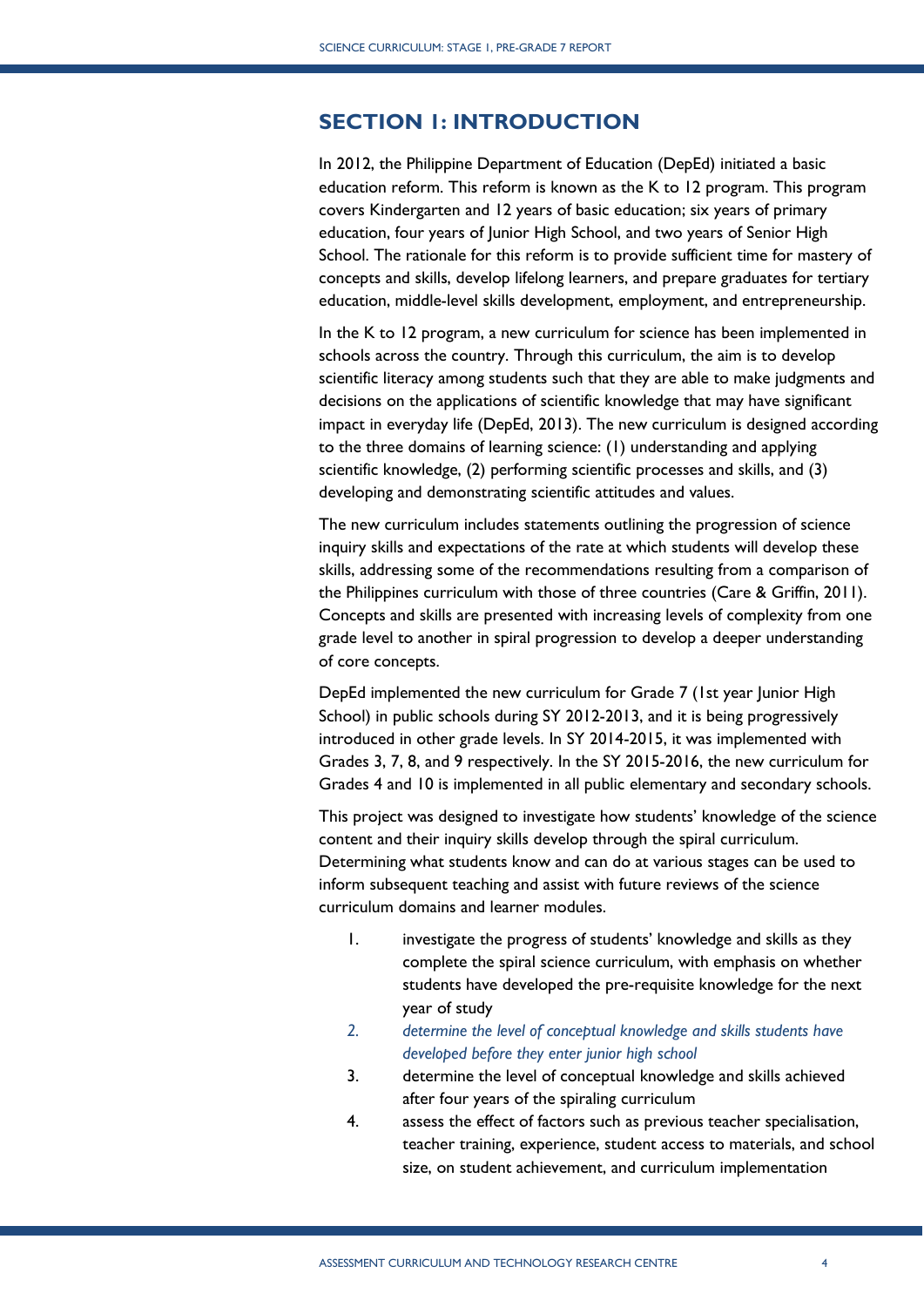- 5. investigate extent to which teachers are implementing science inquiry teaching practices in the Grade 7 Chemistry classroom, where science inquiry is specifically outlined as a content component.
- 6. determine the relationship between teachers' implementation of science inquiry practices and students achievement of science inquiry skills.

## <span id="page-5-0"></span>**METHOD**

This study has as its focus the chemistry component of the spiral curriculum - Matter. In junior high school, Grade 7 students complete Matter as their first unit of science study (Table 1). This fact provides the opportunity for base-line measurement of student understanding and skills. Only in the Grade 7 chemistry curriculum is science inquiry explicitly listed as a conceptual topic to be covered. Note that tracking of progress is not contingent on a longitudinal study design. A design mix of longitudinal and cross-sectional is implemented. The primary reason for this choice of design is to produce results and information useful to DepEd in as timely a manner as possible.

|                | G <sub>6</sub>                            | G7                                        | G8                                        | G <sub>9</sub>                            | G10                                       |
|----------------|-------------------------------------------|-------------------------------------------|-------------------------------------------|-------------------------------------------|-------------------------------------------|
| 1st<br>Quarter | Matter                                    | <b>Matter</b>                             | Force, Motion<br>& Energy                 | Living Things<br>and Their<br>Environment | Earth & Space                             |
| 2nd<br>Quarter | Living Things<br>and Their<br>Environment | Living Things<br>and Their<br>Environment | Earth &<br>Space                          | Matter                                    | Force, Motion<br>& Energy                 |
| 3rd<br>Quarter | Force, Motion<br>& Energy                 | Force,<br>Motion &<br>Energy              | Matter                                    | Earth & Space                             | Living Things<br>and Their<br>Environment |
| 4th<br>Quarter | Earth &<br>Space                          | Earth &<br>Space                          | Living Things<br>and Their<br>Environment | Force, Motion<br>& Energy                 | Matter                                    |

|  | Table 1. Curriculum focus by quarter across grades |  |  |  |
|--|----------------------------------------------------|--|--|--|
|  |                                                    |  |  |  |

#### <span id="page-5-1"></span>PARTICIPANTS

DepEd regular high schools and science-oriented high schools from the National Capital Region (NCR) are targeted in this study, as well as high schools in Regions VI and VII. The science-oriented high schools are a particular case of interest, in view of the presumption that these schools might have teachers with more expertise in the teaching of science and who may therefore implement the curriculum somewhat differently to teachers within the mainstream. NCR is selected due to its relatively large population, and therefore for providing for a relatively large number of students with elementary and secondary education. Regions VI and VII (Western and Central Visayas) are selected due to their inclusion within the BEST initiative.

#### **Development phase**

As part of the development of the assessment tools, approximately 200 students enrolled in 2-4 schools in the Metro Manila region take each year level test (for Grades 7, 8, 9 and 10) to provide item level data to contribute to the test development. Each grade level test development activity comprises: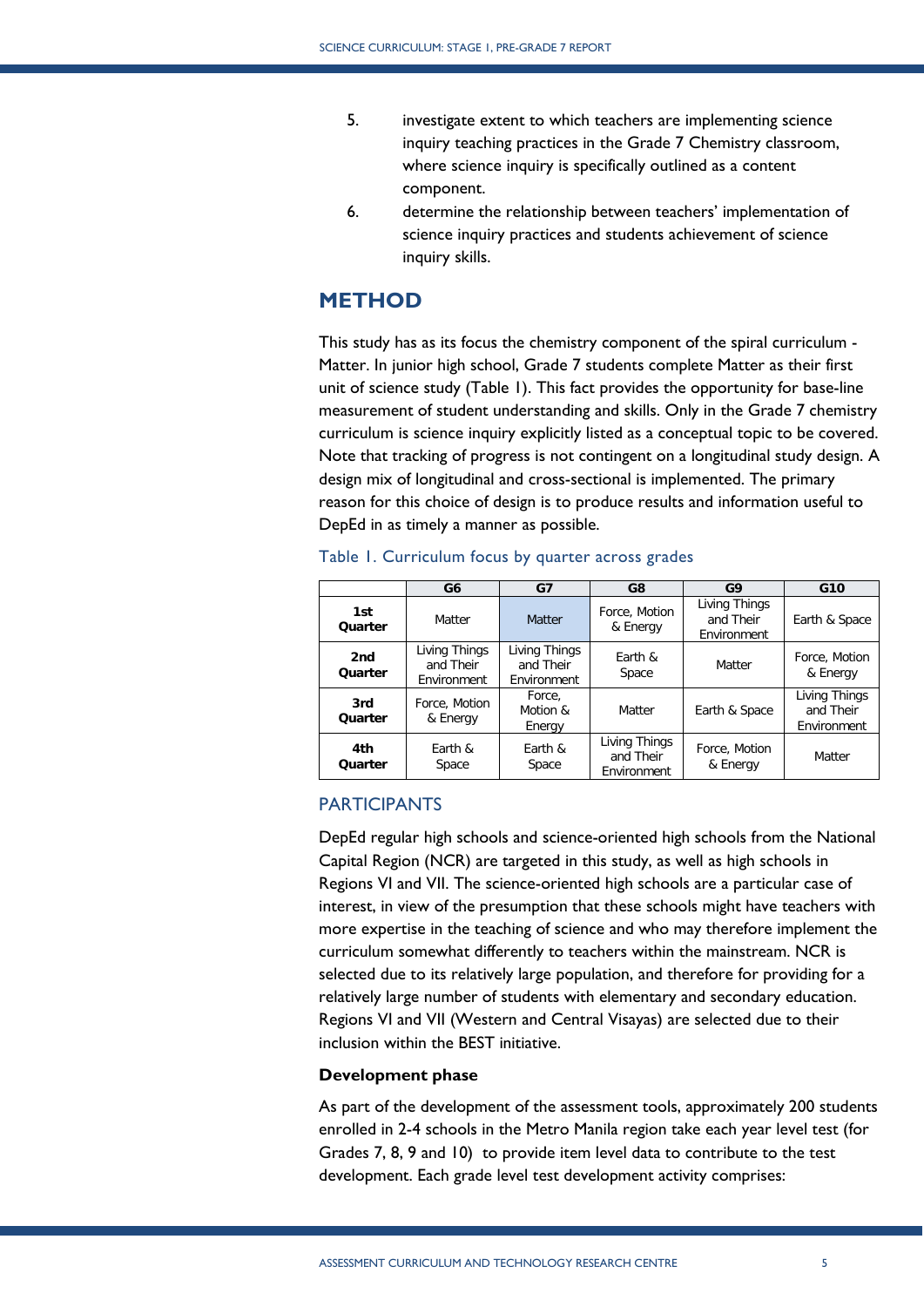- a. Curriculum analysis and identification of major themes/skills for analysis
- b. Drafting of items
- c. Item review and selection of items for pilot test form
- d. Administration of items to pilot participants
- e. Analysis of pilot quantitative data
- f. Finalisation of grade level test.

#### **Research phase cycles**

For the research each year, 16 schools are recruited. Four of these are each in Region VI (Western Visayas), Region VII (Central Visayas), NCR, and NCR Science-oriented High Schools. Three sections within each school are selected for participation. The primary activity in each school comprises student assessment. In some schools, classroom observations are to be undertaken across sections. This provides the opportunity to identify degree of alignment between planned and implemented curriculum, and in addition examine the possibility that delivery of the curriculum may vary across sections.

#### <span id="page-6-0"></span>RESEARCH DESIGN

For the main study, students are tested directly before completion of each unit of Chemistry. The rationale for this approach draws attention to depth of student learning, as opposed to knowledge acquisition or surface learning. The approach provides an indication of the skill level of students prior to each relevant quarter, and the level of skill retained from the previous relevant quarter. The skill level is indicative of the knowledge, skills, and understandings retained long-term from previous units of the subject.

The dependent variable throughout the phases of the study is student outcomes, as measured through tests of chemistry knowledge and skills developed in alignment with the curriculum. Independent variables to explore include, variably across phases, chemistry content delivered, teacher, teacher training, science specialisation, access to materials, class size, school type and school, province. Confounding variables include homogeneous/heterogeneous student grouping, socio-economic status (SES), language background, metro/regional/rural location.

#### **Student assessment schedule**

The phases of the study are scheduled in order to assess each grade level as they begin the Chemistry quarter within the shortest amount of time possible, in order to expedite feedback of results to DepEd.

- Pre7 Jun 2015 before Unit 1, Grade 7 Chemistry (SY2015/2016)
- Post7 Grade 7 sub-study end of QTR 1 (SY 2015/16)
- Pre8 Nov 2015 before Unit 3, Grade 8 Chemistry (2015/2016)
- Pre9 Aug 2016 before Unit 2, Grade 9 Chemistry (2016/2017 school year)
- Pre10 Jan 2016 before Unit 4, Grade 10 Chemistry (2015/2016 school year)

Post10 Mar 2016 after Unit 4, Grade 10 Chemistry (2015/2016 school year)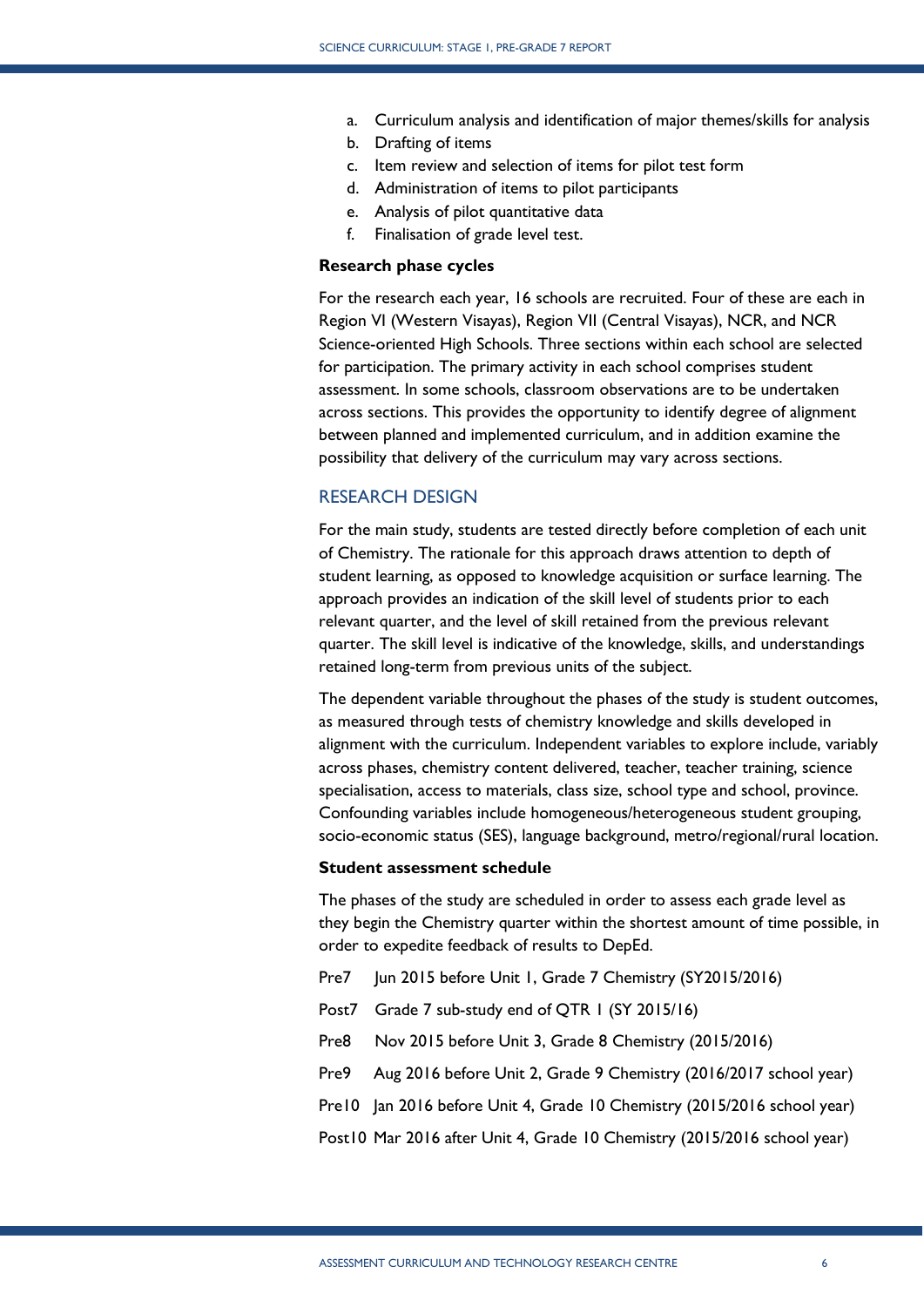For a sub-study, Grade 7 students in SY 2015/16 classrooms will be observed in order for information specific to science inquiry to be collected. In addition, some classes of these students will complete a post-test following the Grade 7 Matter quarter in order to determine progress in student inquiry skills in particular, from beginning to end of quarter. This sub-study comprises the doctoral thesis of Mr Dennis Danipog, an Australian Endeavour Awardee, enrolled at the University of the Melbourne, under the supervision of Dr Esther Care, with formal co-supervision by Dr Marlene Ferido of NISMED.

## <span id="page-7-0"></span>**INSTRUMENTS**

#### **For Students**

Tests are developed to assess student learning. Five linked tests are developed in order to locate students across the grade levels of interest in the study on the same scale. The tests of approximately 50 items are linked by sets of common items. The use of common items enables the comparison of student acquisition of skills and knowledge across different grade levels. The process of test development includes initial curriculum mapping and development of test blueprint, item development, item review and selection for pilot, analysis of pilot data, followed by selection of items for the final test form.

The set of chemistry tests for the curriculum study are designed to cover the concept domain (Matter), strands (Properties, Structure and Content, and Inquiry Skills) and sub-strands (Figure 1). Each strand is not covered in the same proportion across the five tests. This is a consequence of the curriculum design which the tests reflect. The set of tests for the full study include:

- 1. Pre-Grade 7 (Base-Line or Entry Level)
- 2. Pre-Grade 8
- 3. Pre-Grade 9
- 4. Pre-Grade 10
- 5. Post-Grade 10 (Final)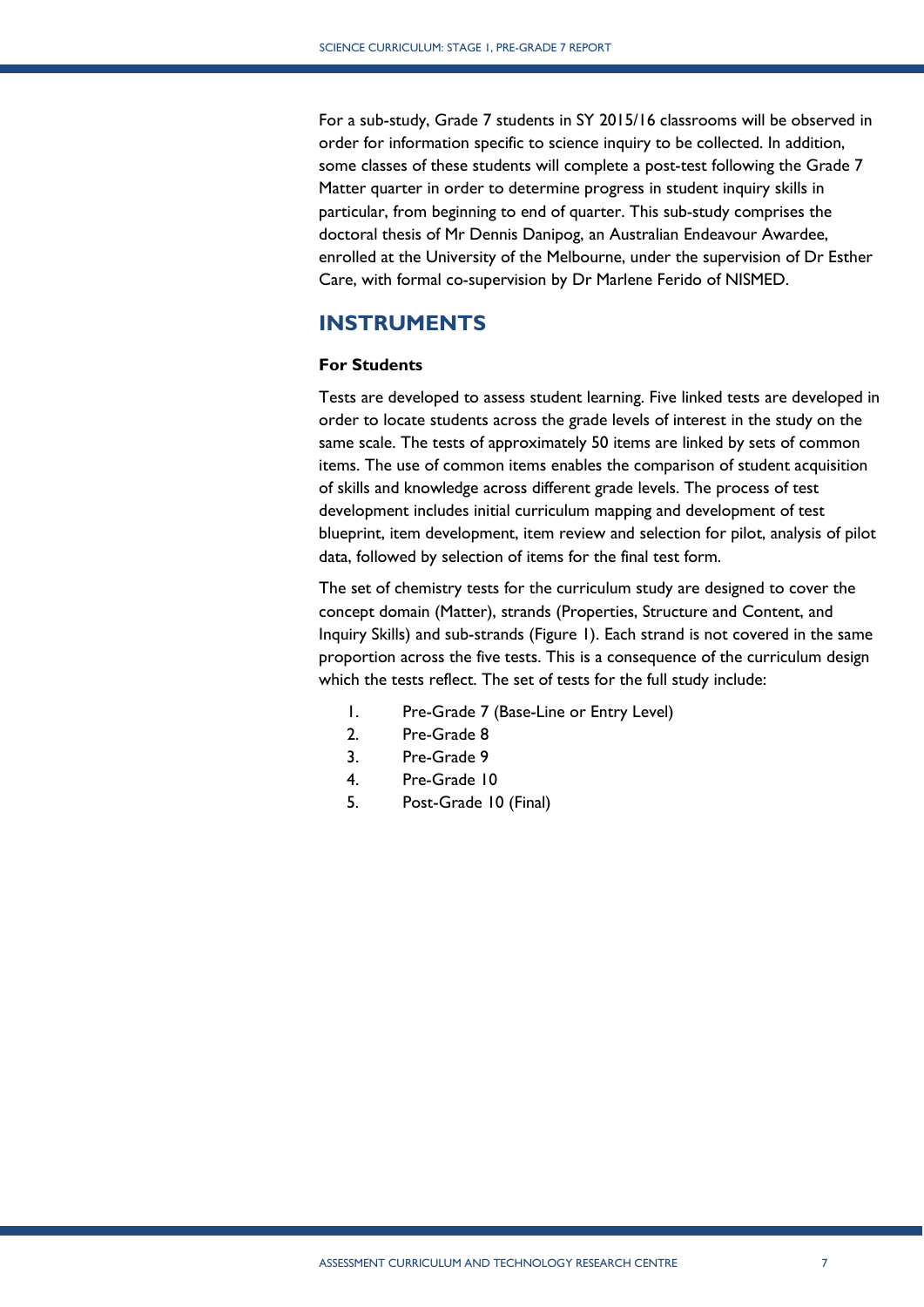#### Figure 1. Matter test domain structure



#### <span id="page-8-0"></span>**PROCEDURES**

The main procedures are associated with:

- liaising with DepEd Central and in NCR, Regions VI and VII for the purposes of recruitment
- recruitment within the NCR for the purposes of piloting tests
- fieldwork associated with research data collection from students and schools
- analysis and reporting.

#### <span id="page-8-1"></span>DATA ANALYSIS

Student data are collected via pencil and paper tests, with student responses provided on scannable forms. Completed forms are then scanned, and raw data cleaned prior to analysis. All tests are developed and scored based on Item Response Theory. Test results are to be used primarily as an indication of student learning in research reports to be provided to DepEd. In addition, individual class results in aggregated form are provided to participating schools in order to provide teachers with relevant information about student learning levels, and hence their most appropriate level for teaching and learning interventions. At no point in the study are any individual student scores or grades reported. For school use, student results across descriptive skill levels are provided.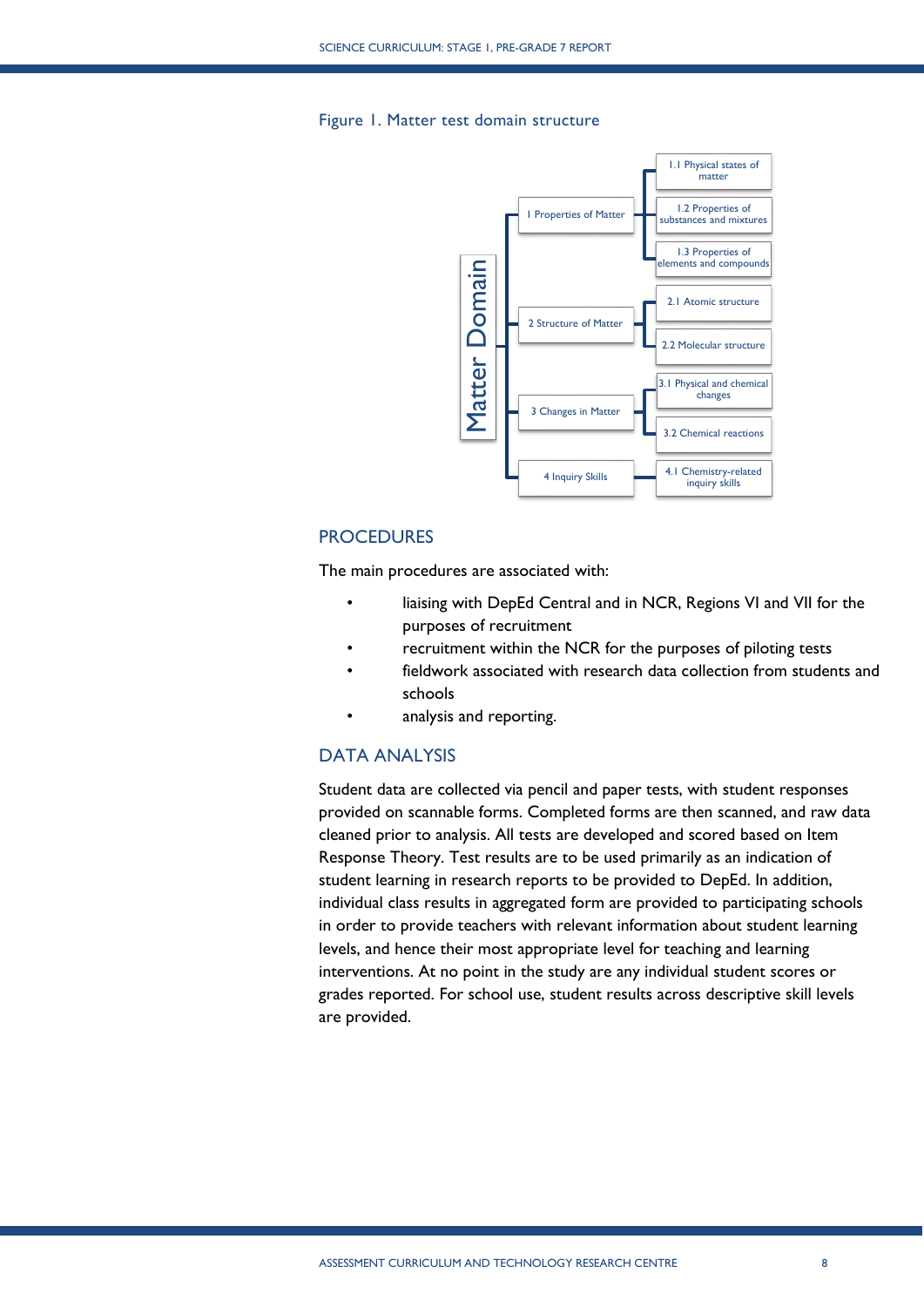## <span id="page-9-0"></span>**SECTION 2: INSTRUMENT DEVELOPMENT PRE-GRADE 7**

The curriculum audit was accomplished in a workshop in March 2015. Participants were six UP NISMED science education specialists, two UP Integrated School science faculty, one science education faculty of the UP College of Education, one ACTRC staff member, and ACTRC's Program Leader for Curriculum. The curriculum audit involved curriculum analysis and identification of concepts and skills for the Grade 7-10 science curriculum. To make the curriculum audit more efficient, two or three experts were grouped to work on each of the grade levels (Grades 7 to 10).The blueprint to structure the development of test items was created using the audit information. This included what concepts and skills students need to have in order to access a specific grade level chemistry curriculum.

The blueprint took into account the following questions:

- What strands run through the different grades?
- What is the most communicative terminology to use for these strands?
- What strands appear only at one/some grades?
- What is the relative importance of the categories/strands at each grade level?

To articulate the skills integral to each grade level of the curriculum, specific behaviours that a student could demonstrate were identified. Behaviours that could be demonstrated in a pen and paper test were written for each statement. Where the same behaviours appear at multiple grade levels, these were noted at each relevant level. The behaviours were also classified as 'essential' or 'advantageous.'

The blueprint section for the Pre-Grade 7 test is shown in Appendix 1. The blueprint includes the pre-requisite concepts and skills considered necessary for students to engage in the Grade 7 Matter curriculum. These pre-requisites were searched for in the Grade 3-6 curricula. It should be noted that some of the prerequisite concepts and skills are not explicitly stated within these curricula. Despite this, the pre-requisites were included in the test blueprint due to the Grade 7 curriculum demand.

After the two-day workshop on curriculum audit, another two-day workshop on item writing and review took place, focusing on guidelines for writing test items, multiple choice terminology, and multiple choice guidelines. Sample test items were provided. The experts drafted and panelled multiple choice test items. Following Day 1 of this workshop, the blueprint was revised:(1) the domain (conceptual knowledge and skills), strands, and sub-strands were reviewed; (2) the distinction between essential and the advantageous behaviours was elucidated, insofar as essential behaviours are those that a student needs to have achieved to engage with the demand of the (next) year level, while advantageous behaviours are not essential but enhance their progress; (3) capabilities (what we want students to be capable of) were reviewed [added,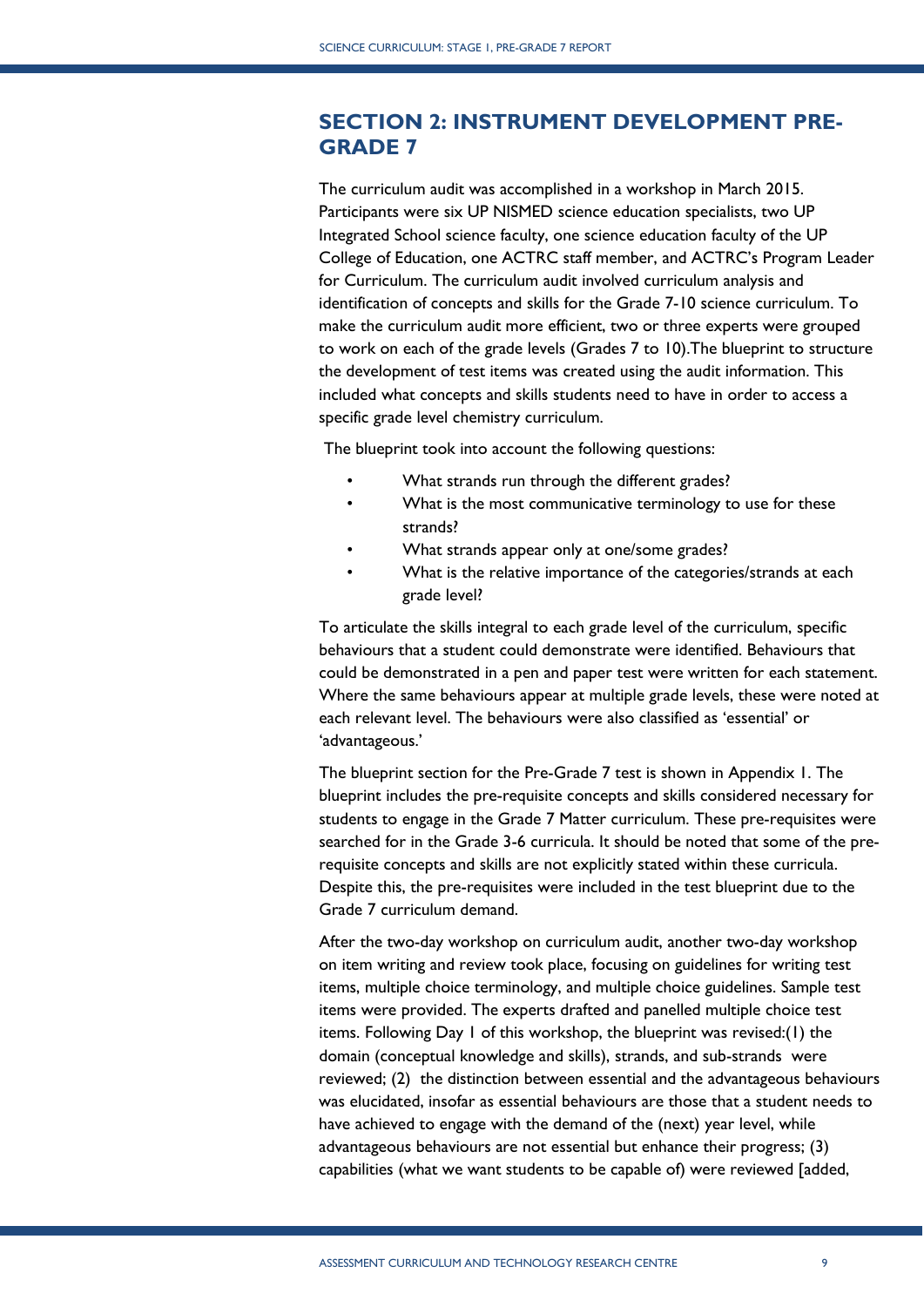deleted, modified or moved]; (4) indicative behaviours (those behaviors that allow test developers to infer if students have the capability) were assigned to capabilities; (5) indicative behaviors were reviewed; and (6) indicative behaviours were linked to grade levels. Finally, numbered statements and behaviours were incorporated in the test blueprint.

Multiple-choice test format was selected as the most efficient method of assessing at large scale. The advantages of the format include student familiarity, ease of administration, and cost-effectiveness of scoring.

The item writing responsibilities were shared between team members located in Metro Manila and those in Melbourne. All items were written to the test blueprint. Once each item was written and the skill identified, it underwent a paneling process to enhance item quality. Each item was paneled twice, by team members in each geographical location. This process drew on the expertise of all team members and ensured items adhered to guidelines for best practice in objective item writing and contained language and concepts that were Philippines appropriate.

Examples of the types of items written are shown below. Due to the need for test security, these are not actual items from the test.

|    |         | Example 1: Which of the following is a gas? |
|----|---------|---------------------------------------------|
| A. | steam   |                                             |
| В. | soup    |                                             |
| C. | chalk   |                                             |
| D. | flowers |                                             |

Example 2: Sam suspects that there are iron filings in a powder sample given to him.

To confirm this, he suspended the powder sample in water and stirred it.

Which step will help him confirm the presence of iron filings?

- A. Allow iron filings to float
- B. Allow iron filings to settle at the bottom of the beaker
- C. Use magnet to attract iron filings
- D. Use magnet to attract other particulates

Example 1: By using options that are not commonly used when teaching solids, liquids and gases, this item requires students to apply their knowledge of states of matter. For students who have developed an understanding of each of the states of matter, they can apply this understanding to answer the item. For student who have rote learned examples of common solids, liquids and gases, the unexpected options prevent them from answering the question. Being able to understand the differences between solids, liquids and gases will assist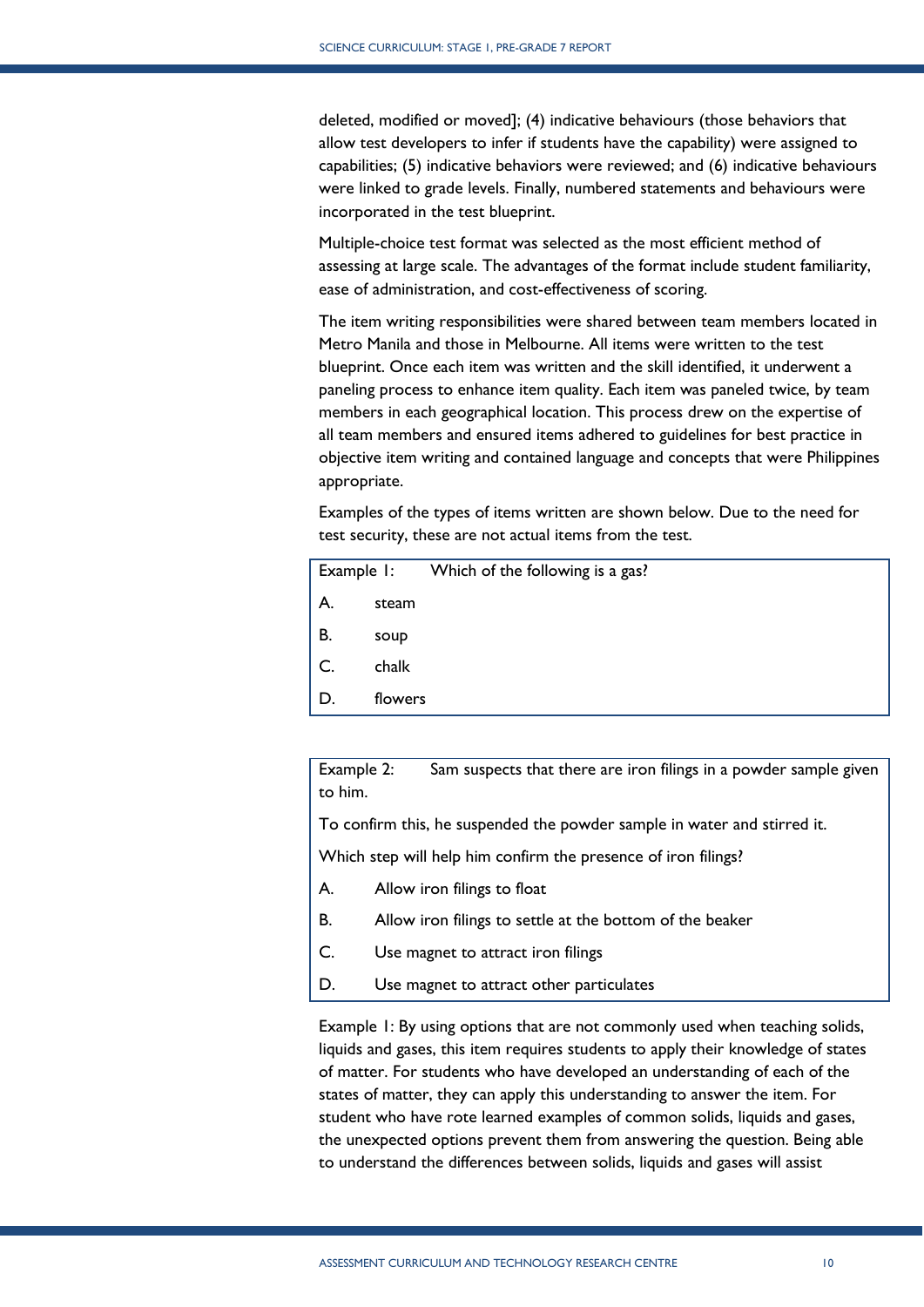students when they come to learn about solutions in Grade 7. In addition, understanding that sets of materials have common properties from which generalisations can be made will help them when they are introduced to learn to distinguish between substances and mixtures, elements and compounds, and acids and bases in Grade 7.

Example 2: This item uses the familiar context of separation of mixtures (taught in Grade 6) to get students to apply their knowledge about metals. The students need to recognise that iron is a metal and that magnets attract many metals, connect these ideas and apply them to the given context. This is a more complex skill than simply asking if magnets attract iron. Being able to connect ideas about metals and their properties will assist the students when learning the more detailed properties of metals and non-metals, such as malleability, ductility and conductivity in Grade 7.

#### <span id="page-11-0"></span>PILOT SAMPLE

For the piloting of the pre-Grade 7 test,  $N = 197$  students from a special summer school in the Metro Manila region sat the test in May 2015. This convenience sample of students were thought to be of approximately similar ability to those beginning junior high school, and were selected in order to expedite the research cycle. The purpose of the pilot was to evaluate the performance of each item and to obtain item characteristics in order to develop a psychometrically sound test.

Data from the pilot sample were analysed using the one parameter simple logistic model (Rasch, 1960). The items were found to fit the model, showing that they measure the same construct and that the spread of the items were appropriate for the student sample. Test items were examined for item fit, discrimination, and difficulty.

From the results of the analysis, 48 items were identified for use in the final test. These items were selected on the basis of sound psychometric qualities and coverage as specified by the test blueprint. The distribution of the items against the test blueprint and a sample of key concepts and skills tested are shown in Table 2.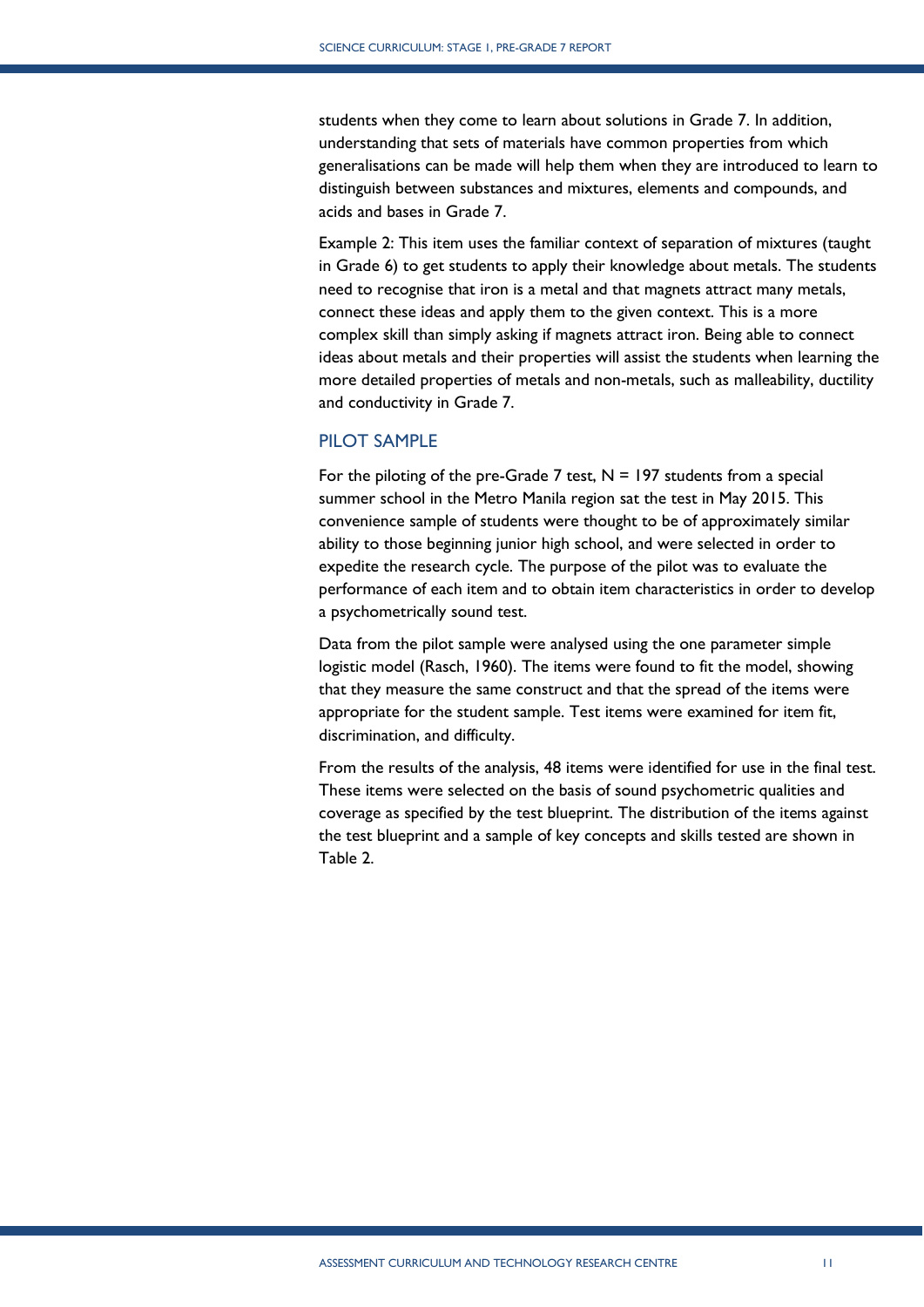### Table 2. Pre-Grade 7 Test Contents

| <b>Strand</b>                                   | <b>Number</b><br>of items | <b>Key concepts/skills</b>                                                                                                                                               |
|-------------------------------------------------|---------------------------|--------------------------------------------------------------------------------------------------------------------------------------------------------------------------|
| <b>I.I Physical states</b><br>of matter         | 8                         | Properties and examples of solids,<br>liquids and gases                                                                                                                  |
| 1.2 Properties of<br>substances and<br>mixtures | 10                        | Separation techniques; properties and<br>examples of mixtures; properties and<br>examples of acids and bases                                                             |
| 1.3 Properties of<br>elements and<br>compounds  | $\overline{3}$            | Properties and examples of metals and<br>non-metals                                                                                                                      |
| 2.1 Atomic<br>structure                         | $\overline{2}$            | Elements and atoms; electrons and<br>electric current                                                                                                                    |
| 2.2 Molecular<br>structure                      | ı                         | Link between physical properties and<br>molecular structure                                                                                                              |
| 3.1 Physical and<br>chemical changes            | 5                         | Phase changes; rusting                                                                                                                                                   |
| <b>3.2 Chemical</b><br>reactions                | $\mathbf{0}$              | <b>NA</b>                                                                                                                                                                |
| 4.1 Chemistry-<br>related inquiry skills        | $\overline{19}$           | Measuring skills; reading scales;<br>observation, evidence and inference;<br>scientific method, including control of<br>variables; interpreting data tables;<br>graphing |
| <b>Total</b>                                    | 48                        |                                                                                                                                                                          |

The test performed well. The spread of items matched the range of student abilities, providing a reliable tool for the measurement of student abilities. The person-separation reliability of the test was 0.863. (Note, this index is comparable to alpha reliability and is well within the acceptable range.)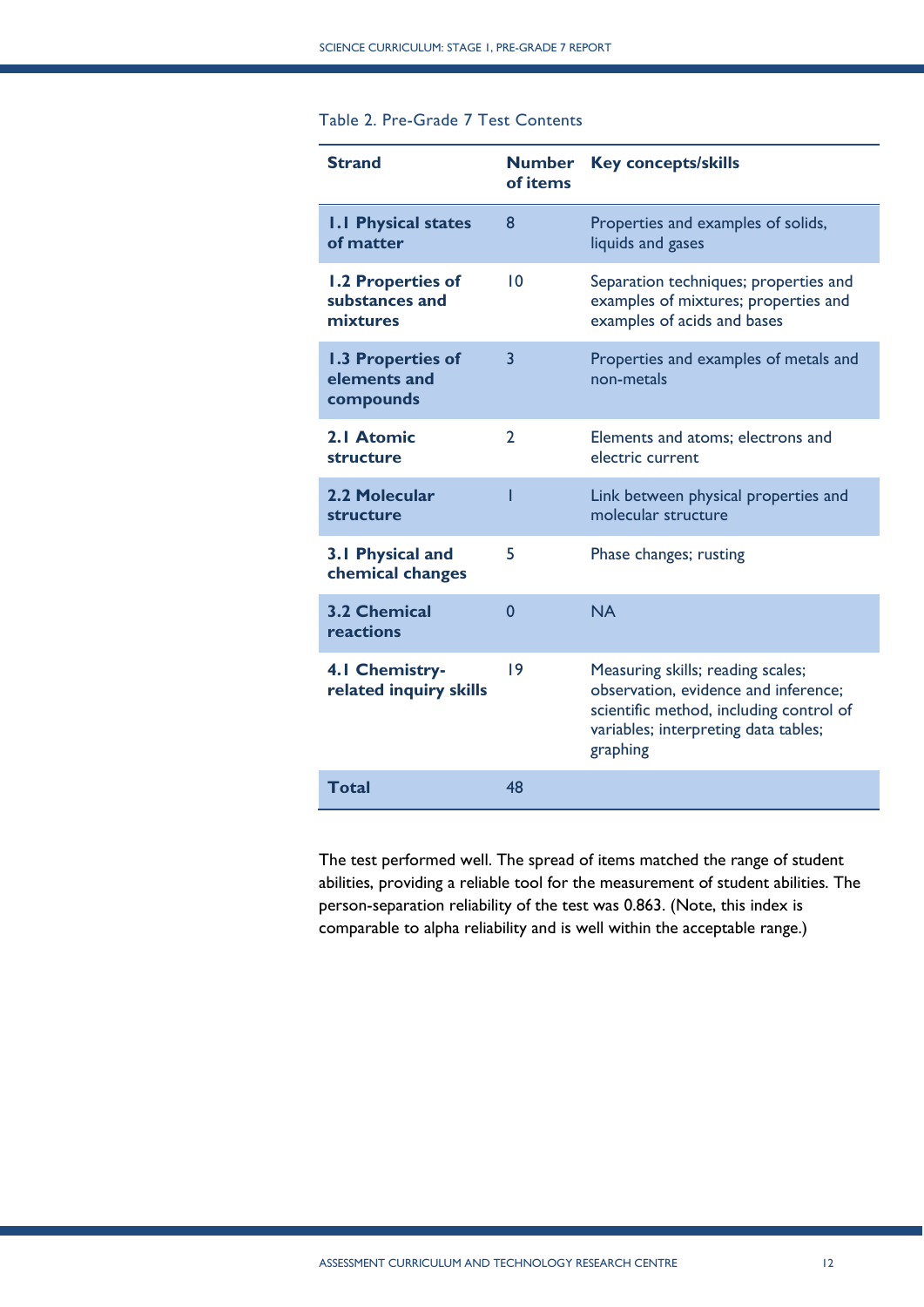## <span id="page-13-0"></span>**SECTION 3: RESEARCH PRE-GRADE7**

## <span id="page-13-1"></span>CHARACTERISTICS OF THE PRE-7 SAMPLE

Four schools in each of Regions VI and VII, and eight schools in NCR were recruited, providing a sample size of 16 schools in all (the NCR sample was distributed across regular high schools and science-oriented high schools). Twelve full classes from each of the regions were targeted. Schools were requested to provide classes distributed across sections, in order to ensure a heterogeneous sample. For the regular schools in each of the three regions, 2-3 teachers were selected to have their students assessed, providing a total of approximately 10 teachers for each region. The four science-oriented high schools provided one teacher per school. In total,  $N = 1997$  Grade 7 students were assessed. They studied across 47 different classes, 33 different teachers, and 16 schools in 3 regions (Table 3).

| <b>Region</b>     | <b>School</b><br><b>Type</b> | <b>Schools</b> | No. of<br><b>Teachers</b> | No. of<br><b>Classes</b> |
|-------------------|------------------------------|----------------|---------------------------|--------------------------|
|                   |                              | A              | $\overline{2}$            | $\mathbf{3}$             |
| <b>Region VI</b>  | Regular                      | $\sf B$        | $\overline{2}$            | $\overline{\mathbf{3}}$  |
|                   |                              | $\mathsf{C}$   | $\overline{2}$            | 3                        |
|                   |                              | D              | $\overline{\mathbf{3}}$   | 3                        |
|                   |                              | A              | $\overline{2}$            | $\overline{\mathbf{3}}$  |
|                   | Regular                      | $\sf{B}$       | $\overline{2}$            | $\overline{\mathbf{3}}$  |
| <b>Region VII</b> |                              | $\mathsf{C}$   | $\overline{3}$            | $\overline{3}$           |
|                   |                              | D              | $\overline{\mathbf{3}}$   | $\overline{\mathbf{3}}$  |
|                   |                              | $\mathsf{A}$   | $\overline{2}$            | $\overline{\mathbf{3}}$  |
|                   | Regular                      | B              | $\overline{2}$            | $\overline{\mathbf{3}}$  |
|                   |                              | $\mathsf{C}$   | $\overline{\mathbf{3}}$   | $\overline{\mathbf{3}}$  |
| <b>NCR</b>        |                              | D              | $\overline{\mathbf{3}}$   | $\overline{\mathbf{3}}$  |
|                   |                              | E              | I                         | $\overline{3}$           |
|                   | Special<br>science           | F              | I                         | 23                       |
|                   |                              | G              | I                         | $\overline{\mathbf{3}}$  |
|                   |                              | $\overline{H}$ |                           | $\overline{\mathbf{3}}$  |

#### Table 3. Test Set-up for Pre-Grade 7 Research Phase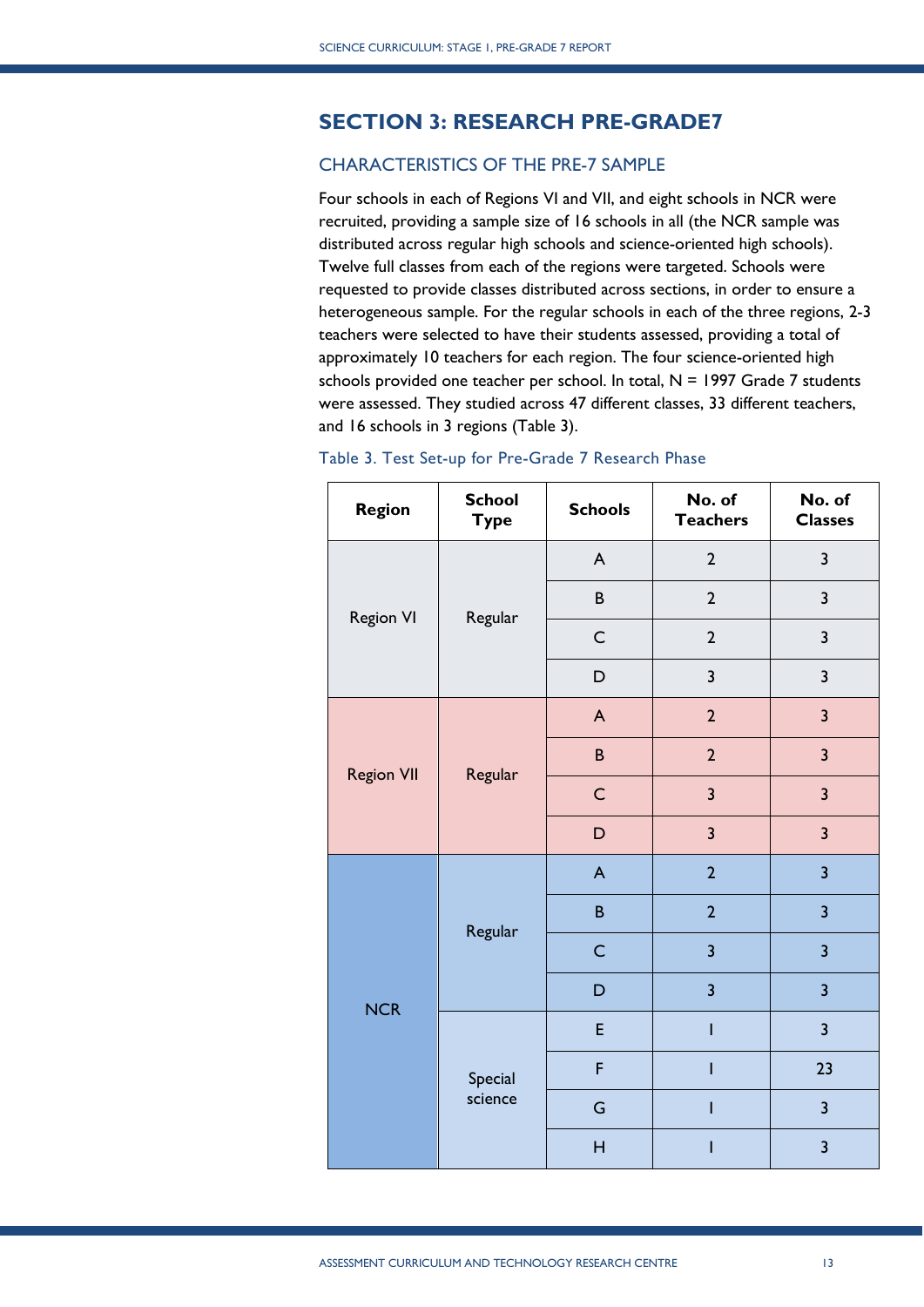The sample of students from these classes consisted of more females than males in both regular and science-oriented high schools. The specific numbers are provided in Table 4. Within the science-oriented schools, the special science classes only participated in the study.

| Region            | <b>School Type</b> | Female<br><b>Students</b> | Male<br><b>Students</b> | <b>Unspecified</b> | Total |
|-------------------|--------------------|---------------------------|-------------------------|--------------------|-------|
| <b>Region VI</b>  | Regular            | 304                       | 253                     | q                  | 566   |
| <b>Region VII</b> | Regular            | 289                       | 194                     |                    | 485   |
|                   | Regular            | 30 I                      | 24 I                    |                    | 546   |
| <b>NCR</b>        | Special<br>science | 249                       | 149                     |                    | 400   |
| Total             |                    | 1143                      | 837                     |                    | 997   |

Table 4. Distribution of students by region, school type and gender

The test data collected from the student sample was calibrated using the one parameter simple logistic model (Rasch, 1960) and student ability estimates were produced.

Analysis showed there was no statistically significant difference between the performance of male and female students within regular schools. There was, however, a statistically significant difference  $t(396) = 2.82$ ,  $p = 0.005$ ) between the genders within science-oriented high schools, where male students (mean = 60.8,  $SD = 6.95$ ) outperformed their female classmates (mean = 58.8,  $SD =$ 7.26).

The benefit of Rasch modelling is that the students and items can be placed on the same scale. This enables the comparison of students and the concepts and skills assessed by the test. The common logit scale for the pre-Grade 7 test is shown in Figure 2. The representation is known as a variable map and the distribution of students is shown on the left hand side with students represented by 'X'. The items are shown on the right hand side and each item is shown as a number according to the test order. The logit scale in this map extends from - 2.5 to 3 logits. The most difficult item on the test is shown to be Item 11, and the easiest is Item 6 (Figure 2).

The relative positions of items and students are dictated by the data fit to the Rasch model. When an item is positioned next to a student, the student has a 50/50 chance of answering that item correctly. When the item numbers are linked with the concept or skill assessed by the item, the horizontal alignment identifies which concepts or skills the aligned students (as represented by 'X's) are ready to learn. For usability, levels containing similar skills are identified, and a level description written to encapsulate the main ideas that students in each level are ready to learn.

The pre-Grade 7 test conceptually and empirically separate into six levels (A through F). These levels are described in Figure 2.

Levels A to D contain the pre-requisite concepts and skills for Grade 7 Matter. These include concepts such as identifying examples and properties of solids, liquids and gases, and recognizing changes in state such as melting and freezing as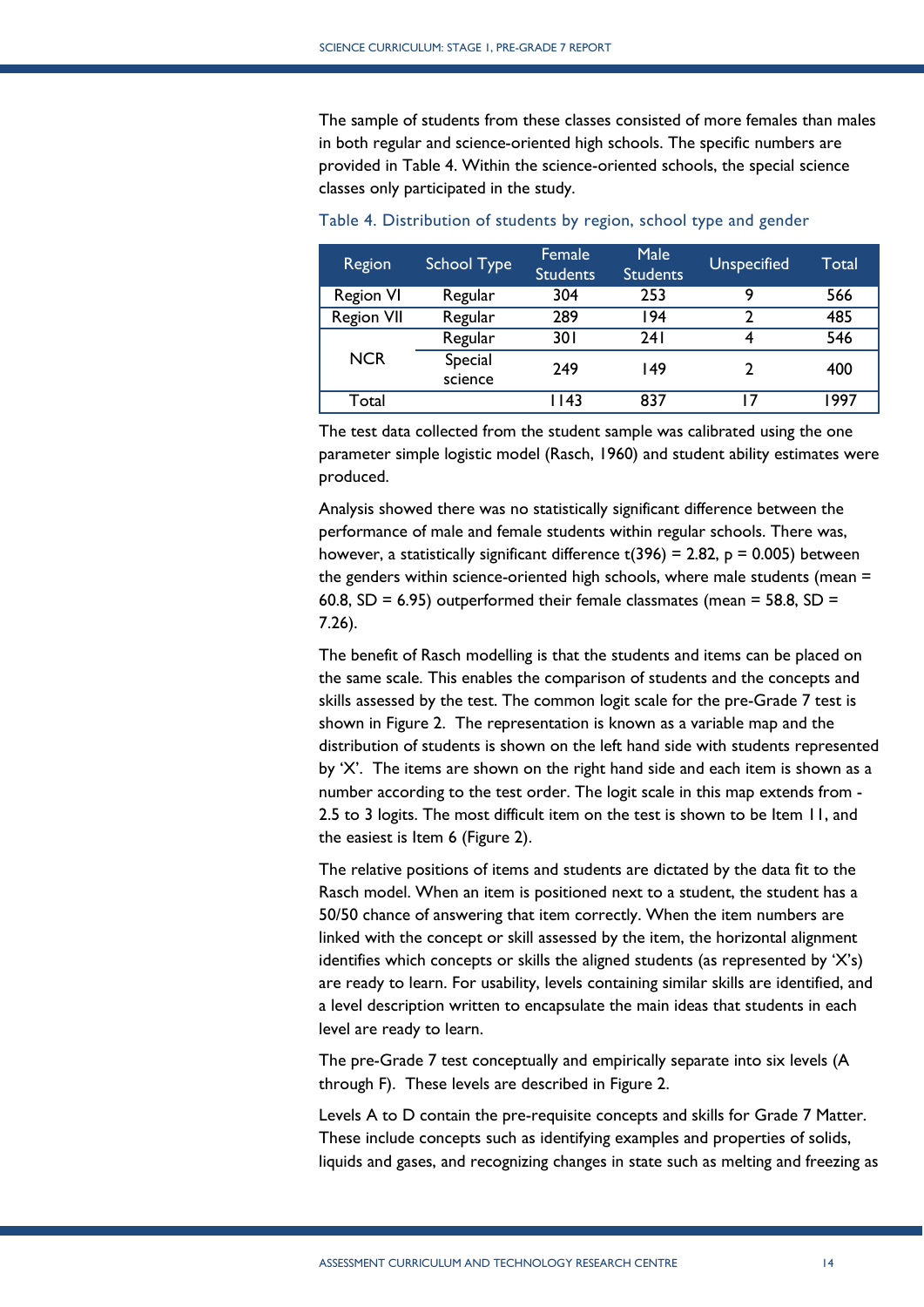well as skills such as drawing conclusions from results and recognizing scientific aims. Since students in Levels A to D are "ready to learn" these concepts (such as that a gas cannot be held in one's hand and that solids are not always flat), they have not yet mastered the pre-requisites for Grade 7 Chemistry. Given that these students are distributed across the Levels, obviously some have mastered more of the assessed skills than others. The concepts and skills in Levels E and F are beyond those identified by the expert group as being prerequisite knowledge. For example, linking different states of matter to the particulate nature of the substance is advantageous, but not pre-requisite for Grade 7 Matter. Similarly, the skill of controlling variables is taught as part of scientific method within Grade 7, so students at Level E are ready to learn this Grade 7 material. This implies that students in Levels E and F are adequately prepared to engage in the Grade 7 Matter curriculum.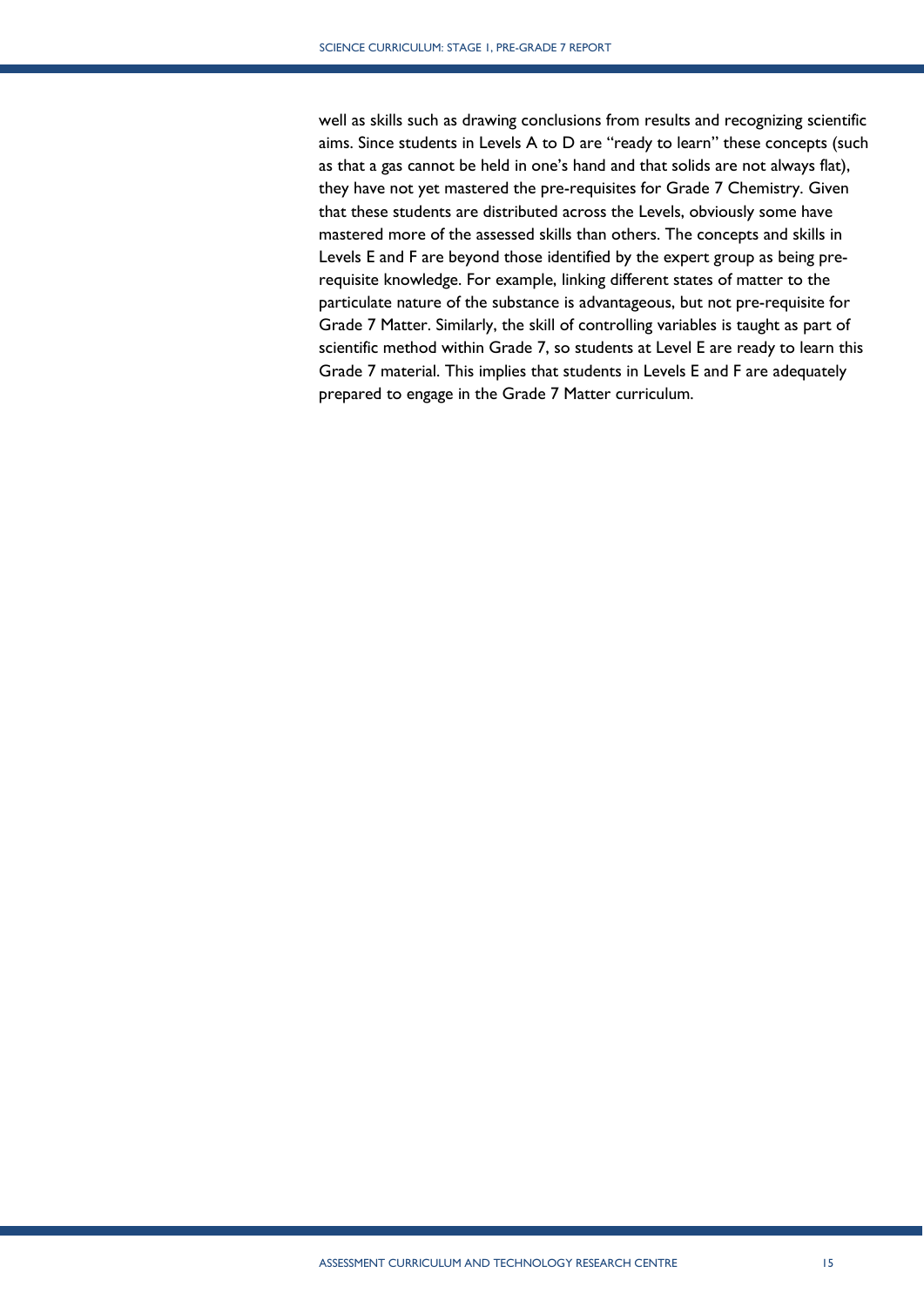|                                                                                                                                                 | $\overline{3}$<br>x <sub>1</sub>                             |                                        |
|-------------------------------------------------------------------------------------------------------------------------------------------------|--------------------------------------------------------------|----------------------------------------|
|                                                                                                                                                 | $\mathbf{x}$                                                 |                                        |
|                                                                                                                                                 |                                                              |                                        |
|                                                                                                                                                 | <b>XXX</b>                                                   |                                        |
|                                                                                                                                                 | <b>XXX</b>                                                   |                                        |
|                                                                                                                                                 | <b>XXXXXX</b>                                                |                                        |
| Level F- Students at this level are beginning to understand the use of words describing the properties of matter, including mass, shape and     | <b>XXXXXX</b>                                                |                                        |
|                                                                                                                                                 | <b>XXXXXX</b>                                                |                                        |
| volume. Students are learning to describe physical changes in everyday materials, e.g., that metal softens when it is heated. Students are      | <b>XXXXXXXXX</b>                                             |                                        |
| starting to choose the correct scale for accurate measurement, and demonstrating a relationship between variables graphically.                  | $\overline{2}$<br>XXXXXXXXXXX   11                           |                                        |
|                                                                                                                                                 |                                                              |                                        |
| Level E- Students at this level are learning that substances that exist in different states (ice and water) differ in terms of molecular        | XXXXXXXXXXXXXXXXXXXX 17 45                                   |                                        |
| arrangement. Students are learning to identify an acid from a list of everyday substances. Students are starting to identify the procedure to   | XXXXXXXXXXXXXXXXXXXXXXXX 35                                  |                                        |
|                                                                                                                                                 | xxxxxxxxxxxxxxxxxxxxxxxxxxxxxx                               |                                        |
| follow in investigating a particular property of a substance, learning how to control variables and beginning to recognize a scientific         | xxxxxxxxxxxxxxxxxxxxxxxxxxxxx                                |                                        |
| experiment.                                                                                                                                     | xxxxxxxxxxxxxxxxxxxxxxxxxx                                   |                                        |
|                                                                                                                                                 |                                                              |                                        |
| Level D- Students at this level are starting to use their understanding of how matter behaves to make predictions in real-life settings; that a |                                                              |                                        |
| gas cannot be held in one's hand, some substances dissolve and others settle at the bottom of a container, and that a solid is not always flat. | $\mathbf{1}$<br>XXXXXXXXXXXXXXXXXXXXXXXXXXXXXXXXXXX 24 33 44 |                                        |
|                                                                                                                                                 | xxxxxxxxxxxxxxxxxxxxxxxxxxxxxxx                              |                                        |
| Students are learning how to interpret different scales for comparison, which equipment would be needed for a particular experiment, how        | xxxxxxxxxxxxxxxxxxxxxxxxxxxxxxxxxxxx                         |                                        |
| to draw explanations from the results of an experiment, and how to record data in a tabulated format.                                           | XXXXXXXXXXXXXXXXXXXXXXXXXXXXXXXXXXXXX                        |                                        |
| Level C- Students at this level are deepening their understanding of the properties of matter; that magnets attract iron; that electricity is a |                                                              |                                        |
|                                                                                                                                                 | XXXXXXXXXXXXXXXXXXXXXXXXXXXXX 5 10 12                        |                                        |
| movement of electrons; that sand will not dissolve in water. Students are learning to explain scientific observations, to interpret graphed and |                                                              |                                        |
| tabulated data and to identify the aim of an investigation.                                                                                     |                                                              |                                        |
|                                                                                                                                                 | $\Omega$                                                     |                                        |
| Level B - Students at this level are learning the basic properties of solids, liquids and gases. They are beginning to know the properties and  | XXXXXXXXXXXXXXXXXXXXXXXXXXXXXXXXXX                           |                                        |
| behavior of everyday materials; that metals rust and conduct heat and electricity; that substances dissolve faster in hot water. Students are   |                                                              |                                        |
|                                                                                                                                                 | XXXXXXXXXXXXXXXXXX 23 40 48                                  |                                        |
| starting to be able to identify elements that are not metals. Students are learning the difference between an observation and an explanation    | XXXXXXXXXXXXXXXXXXX 21 25 27 32 39                           |                                        |
| and how to read tabulated data.                                                                                                                 | XXXXXXXXXXXXXXXXXXXXXXXXXXX                                  |                                        |
|                                                                                                                                                 | XXXXXXXXXXXXXXXX                                             |                                        |
|                                                                                                                                                 | XXXXXXXXXXX 8                                                |                                        |
|                                                                                                                                                 | XXXXXXXXXXX 2                                                |                                        |
| Level A - Students at this level are starting to identify common solids, liquids and gases based on definition. They may identify a metal from  | $-1$<br>XXXXXXXX                                             |                                        |
| a list of non-metals and may have a basic understanding of some properties of everyday materials e.g., that copper conducts electricity.        | XXXXX 3                                                      |                                        |
| Students at this level are able to read a standard numerical scale.                                                                             | <b>XXXX</b>                                                  |                                        |
|                                                                                                                                                 | XX                                                           |                                        |
|                                                                                                                                                 | xxxxl                                                        |                                        |
|                                                                                                                                                 |                                                              | $X 1$ 18                               |
|                                                                                                                                                 | $x \mid$                                                     |                                        |
| Figure 2. Skill level descriptions and variable map of student and item distribution                                                            |                                                              | 9                                      |
|                                                                                                                                                 | $-2$                                                         | $\begin{bmatrix} 4 & 37 \end{bmatrix}$ |
| Note. X represents 2.8 students                                                                                                                 |                                                              |                                        |
|                                                                                                                                                 |                                                              |                                        |
|                                                                                                                                                 |                                                              |                                        |
|                                                                                                                                                 |                                                              | 6                                      |
|                                                                                                                                                 |                                                              |                                        |

ī

produced a series of the control of the control of the control of the control of the control of the contract of the contract of the contract of the contract of the contract of the contract of the contract of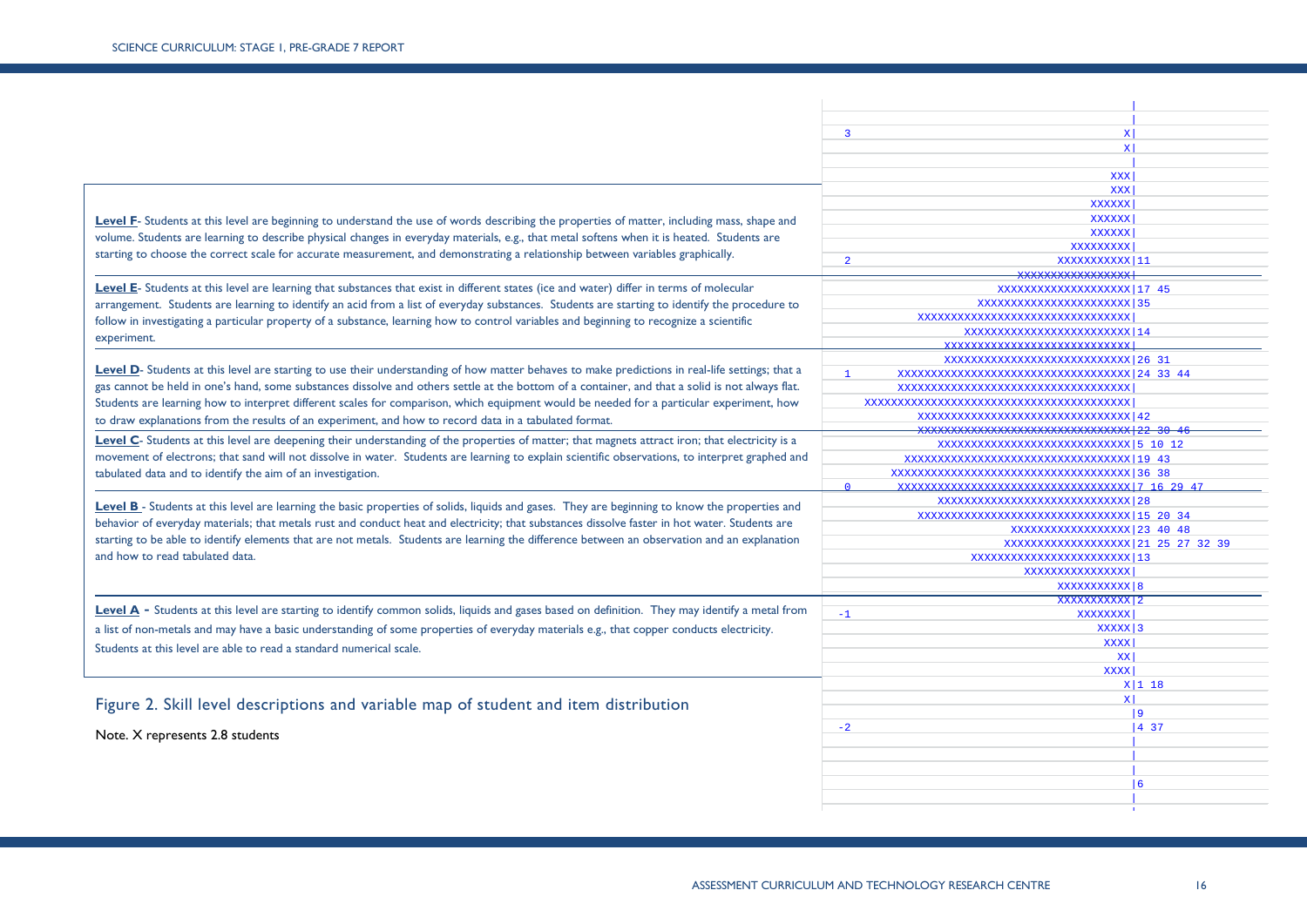In order to determine the percentage of students well-prepared to engage with the conceptual knowledge and skills required by the Grade 7 Matter curriculum, the distribution of students across the various levels was determined for each school type (Table 5). These data are also shown graphically in Figure 3.

|       |           | Regular    | <b>Science-oriented High Schools</b> |                |            |                          |
|-------|-----------|------------|--------------------------------------|----------------|------------|--------------------------|
| Level | Frequency | Percentage | Cumulative<br>percentage             | Frequency      | Percentage | Cumulative<br>percentage |
| F     | 180       | 11.3%      | 100.0%                               | 196            | 49.0%      | 100.0%                   |
| Е     | 439       | 27.5%      | 88.7%                                | 165            | 41.3%      | 51.0%                    |
| D     | 331       | 20.7%      | 61.2%                                | 23             | 5.8%       | 9.8%                     |
| C     | 311       | 19.5%      | 40.5%                                | 4              | 3.5%       | 4.0%                     |
| в     | 313       | 19.6%      | 21.0%                                | $\overline{2}$ | 0.5%       | 0.5%                     |
| A     | 23        | 1.4%       | 1.4%                                 | 0              | 0%         | 0%                       |

Table 5. Distribution of students across competence levels (A=lowest, F=highest)





These data signify that the majority of science high school students are well prepared to engage with the conceptual knowledge and skills required by the Grade 7 chemistry curriculum. Unfortunately, this is not the case for students in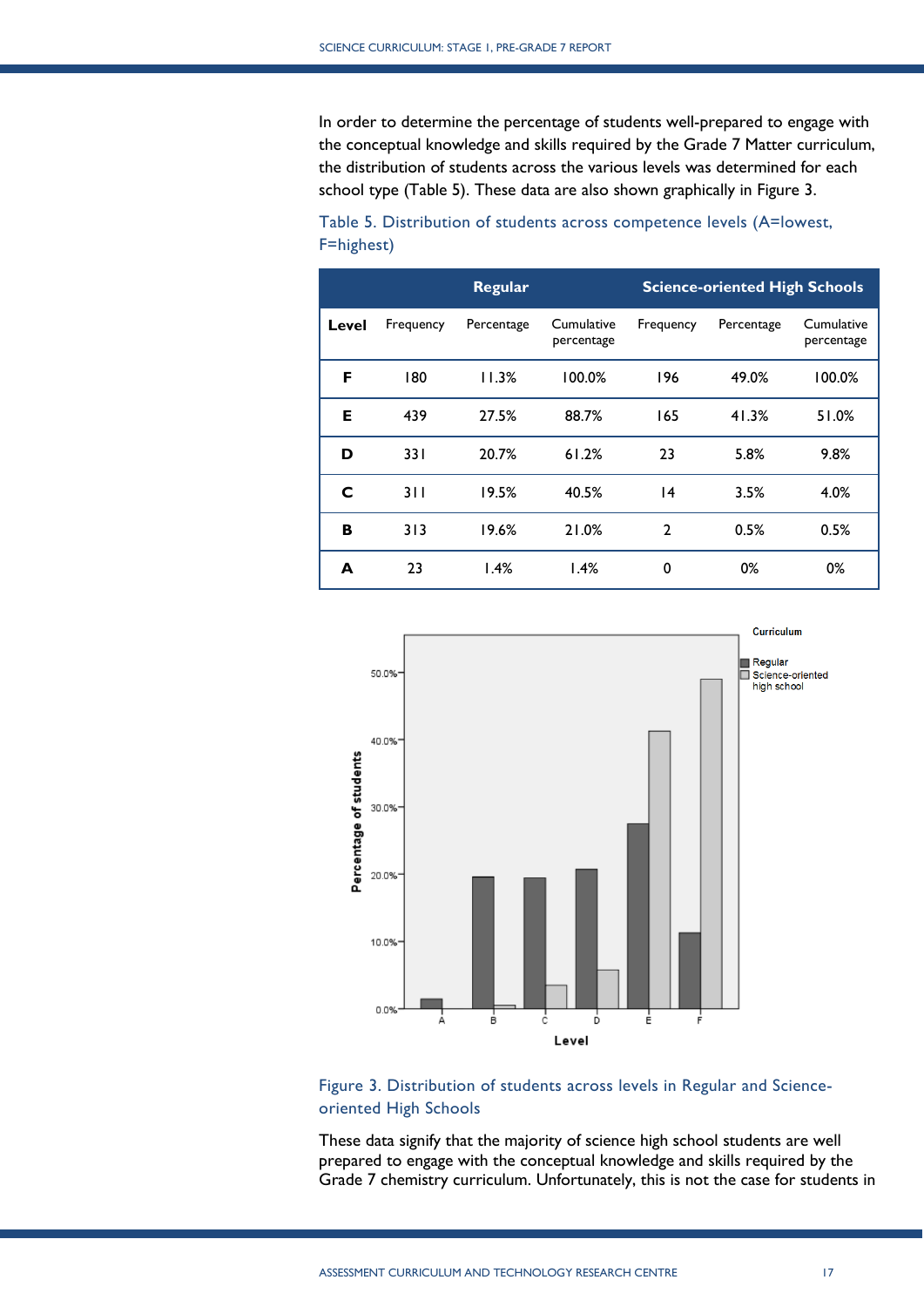regular schools, where 61% of students tested do not yet have the conceptual knowledge and skills to engage fully in the Grade 7 chemistry curriculum. The danger for these students is that, without the pre-requisites, they will not be able to understand the material presented to them as part of their Grade 7 experience and they will fall further behind their peers. If they are not able to grasp the Grade 7 lessons, they are at risk regarding the demand of subsequent years due to the cumulative nature of science concepts and skills.

It should be kept in mind that the cohort of students represented in this study have not been taught according to the current K-12 curriculum. They are graduates of the Basic Education Curriculum (BEC). The next cohorts of students entering Year 7 through to and including SY 2018-2019 will similarly be graduates of the BEC, and may therefore be similarly disadvantaged in terms of dealing with the demands of Grade 7 Matter under the K-12 curriculum.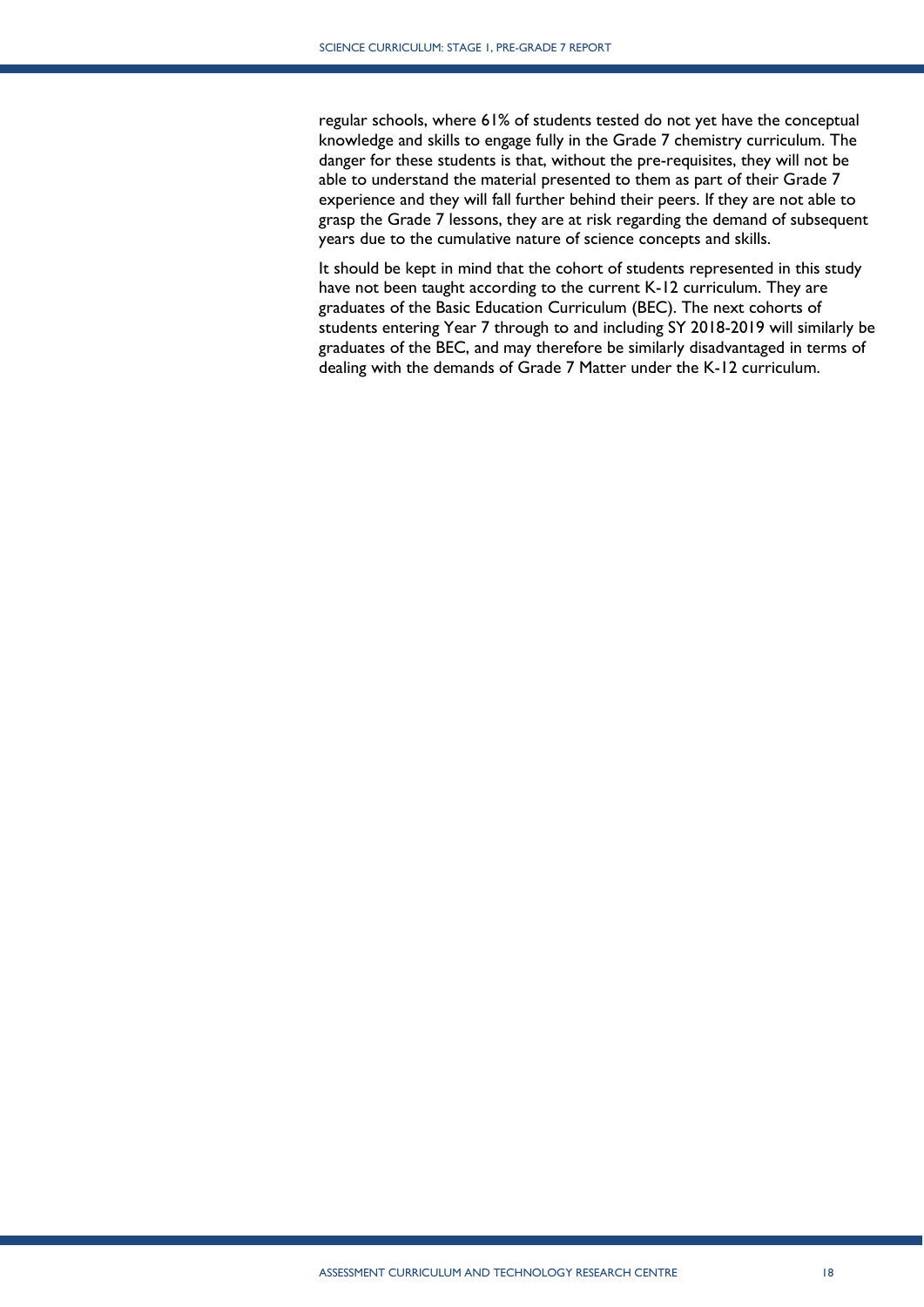## <span id="page-19-0"></span>**REFERENCES**

- Care, E., & Griffin, P. (2011). *Curriculum Comparison Study for the Philippines Basic Education Sector*. Melbourne: Assessment Research Centre, The University of Melbourne.
- Department of Education. (2012). *Guidelines on the Assessment and Rating of Learning Outcomes under the K to 12 Basic Education Curriculum*. Pasig City: Republic of the Philippines.
- Department of Education. (2013). *K to 12 Curriculum Guide: Science*. Pasig City: Republic of the Philippines.
- Rasch, G. (1960). Probabilistic models for some intelligence and achievement tests. *Copenhagen, Denmark: Danish Institute for Educational Research*, 1960.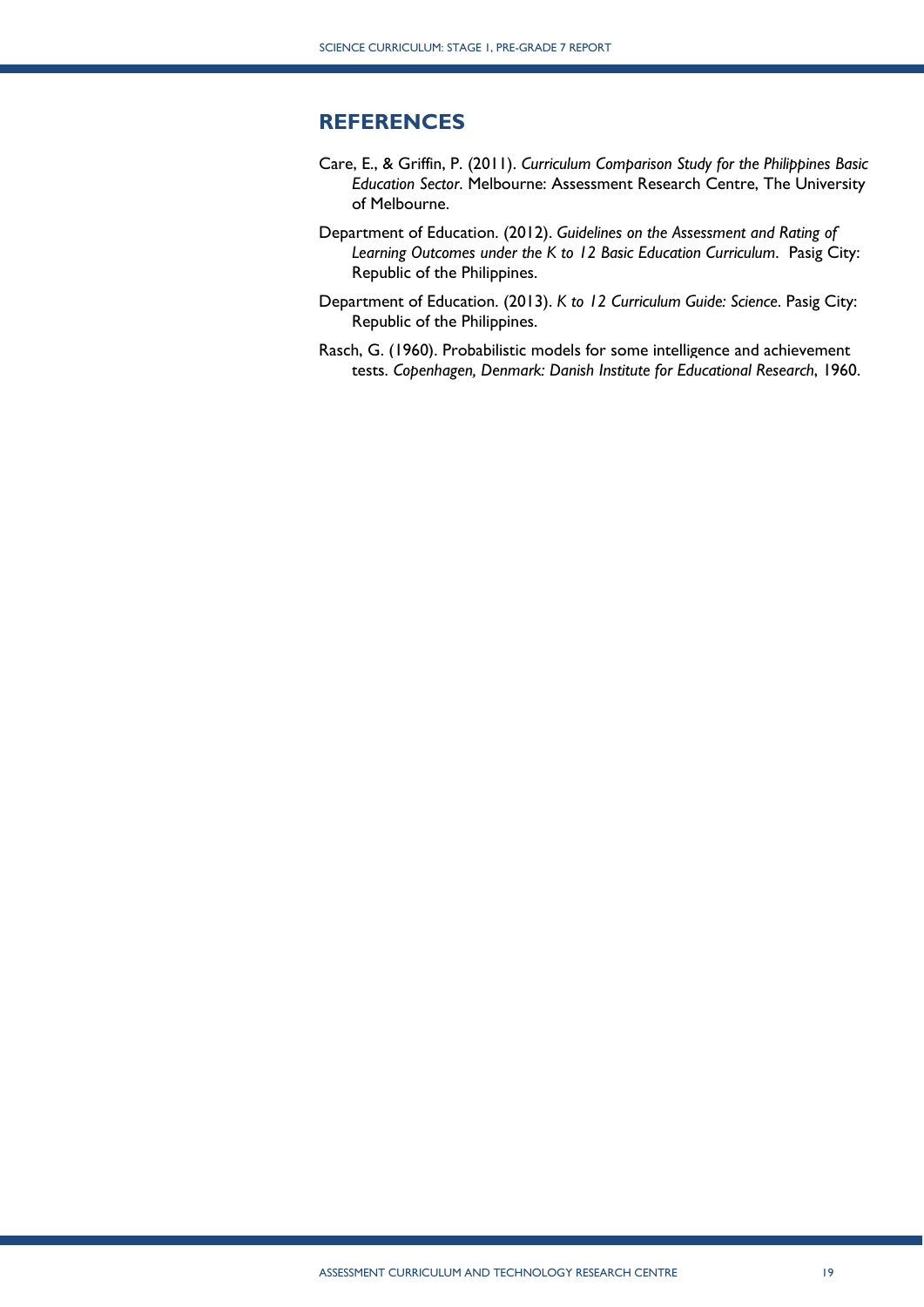# <span id="page-20-0"></span>**APPENDIX 1**

## BLUEPRINT FOR PRE GRADE 7 MATTER TEST

| <b>Strand</b>                                               | <b>Proportion</b>                     | <b>Pre-requisite</b>                                                                                                                                                                                                                                                                | <b>Curriculum Links</b>                                                                                                                           |
|-------------------------------------------------------------|---------------------------------------|-------------------------------------------------------------------------------------------------------------------------------------------------------------------------------------------------------------------------------------------------------------------------------------|---------------------------------------------------------------------------------------------------------------------------------------------------|
|                                                             | of items                              | concepts and skills                                                                                                                                                                                                                                                                 | (learning competencies unless                                                                                                                     |
|                                                             |                                       | (as identified by<br>expert group)                                                                                                                                                                                                                                                  | stated otherwise)                                                                                                                                 |
| <b>I.I Physical</b><br>states of<br>matter                  | 20%                                   | give examples of<br>$\bullet$<br>solids, liquids and<br>gases<br>describe/use                                                                                                                                                                                                       | Grade 3:<br>2. classify objects and materials as solid,<br>liquid, and gas based on their                                                         |
|                                                             |                                       | properties of<br>physical states of<br>matter                                                                                                                                                                                                                                       | characteristics                                                                                                                                   |
| 1.2<br><b>Properties</b><br>of<br>substances                | 20%                                   | identify whether a<br>$\bullet$<br>mixture is<br>homogeneous or<br>heterogeneous                                                                                                                                                                                                    | Grade 6:<br>describe the appearance and uses<br>L.<br>of uniform and non-uniform<br>mixtures                                                      |
| and<br>mixtures                                             |                                       | design a method<br>$\bullet$<br>that can separate<br>components of a<br>mixture                                                                                                                                                                                                     | 2.<br>enumerate techniques in separating<br>mixtures such as decantation,<br>evaporation, filtering, sieving and<br>using magnet                  |
| 1.3<br><b>Properties</b><br>of elements<br>and<br>compounds | 5%                                    | give examples of<br>properties of<br>metals<br>describe/use<br>$\bullet$<br>properties of<br>metals                                                                                                                                                                                 | Note: although properties of metals are<br>not explicitly listed in the curriculum, they<br>are implied in a variety of learning<br>competencies. |
| 2.1 Atomic<br>structure                                     | 5%                                    | Although the concepts<br>that matter consist of<br>elements, atoms, and<br>sub-atomic particles is<br>not a strict pre-requisite<br>for Grade 7, these ideas<br>were included since<br>students coming into<br>Grade 7 with an<br>understanding of these<br>concepts would benefit. |                                                                                                                                                   |
| 2.2<br><b>Molecular</b><br>structure                        | 0%                                    |                                                                                                                                                                                                                                                                                     |                                                                                                                                                   |
| <b>3.1 Physical</b><br>and<br>chemical<br>changes           | 10%                                   | describe changes<br>in solid materials<br>when they are<br>bent, pressed,<br>hammered, or cut<br>recognize changes                                                                                                                                                                  | Grade 3:<br>4. describe changes in materials based<br>on the effect of temperature<br>Grade 4:                                                    |
|                                                             | in state (melting,<br>freezing, etc.) |                                                                                                                                                                                                                                                                                     | 4. describe changes in solid and liquid<br>materials                                                                                              |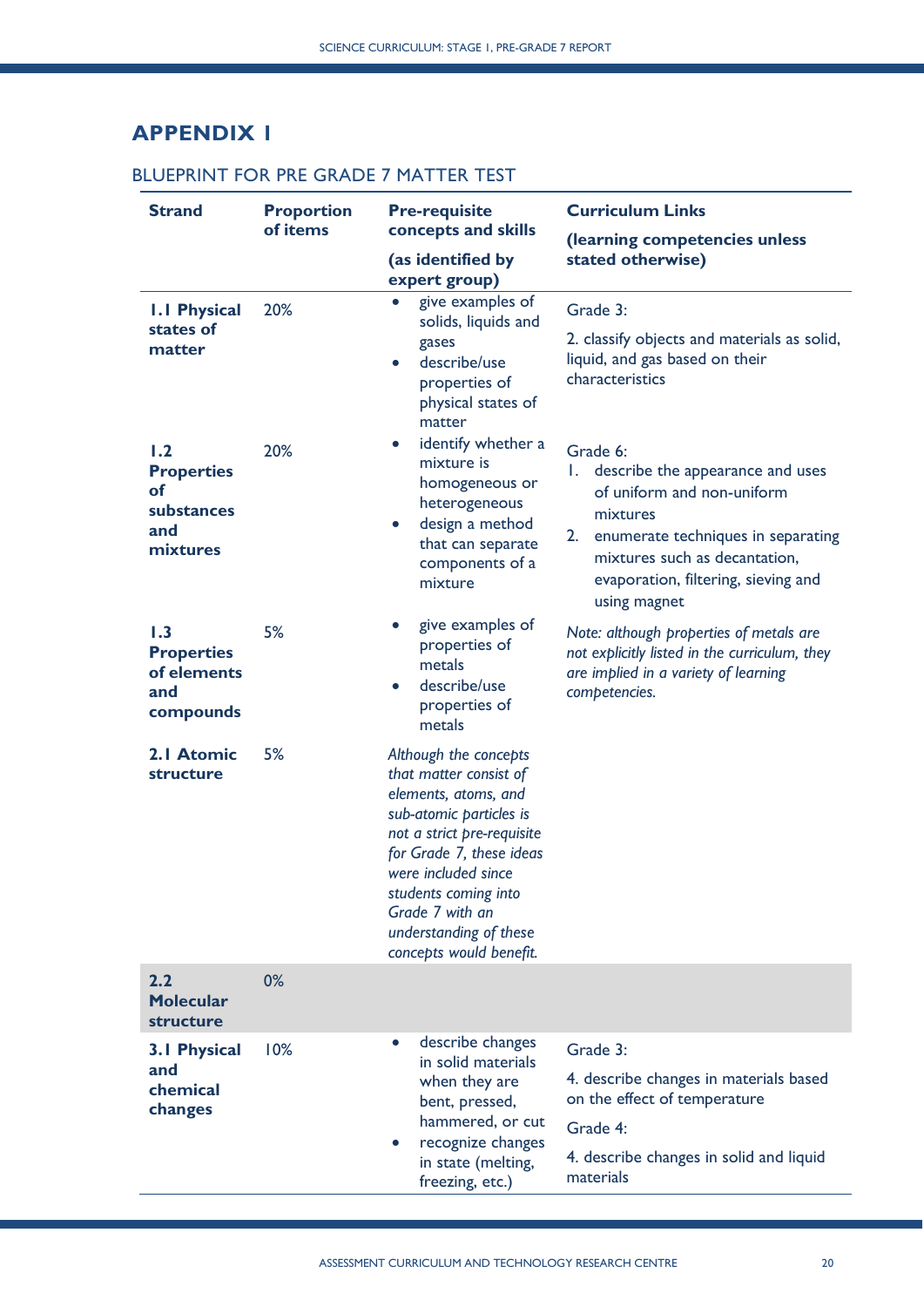|                                                                                                                                                          | $\bullet$                                                                         | recognize that<br>some metals rust<br>recognize<br>dissolving                                                                                                                                                                                                                                                                                                                                                                                                                                                                                                                                                                       | 5. describe changes in properties of<br>materials when exposed to certain<br>conditions such as temperature or<br>when mixed with other materials<br>Grade 5:<br>2. investigate change that happen in<br>materials under the following<br>conditions:<br>2.1 presence or lack of oxygen<br>2.2 application of heat                                                     |
|----------------------------------------------------------------------------------------------------------------------------------------------------------|-----------------------------------------------------------------------------------|-------------------------------------------------------------------------------------------------------------------------------------------------------------------------------------------------------------------------------------------------------------------------------------------------------------------------------------------------------------------------------------------------------------------------------------------------------------------------------------------------------------------------------------------------------------------------------------------------------------------------------------|------------------------------------------------------------------------------------------------------------------------------------------------------------------------------------------------------------------------------------------------------------------------------------------------------------------------------------------------------------------------|
| 3.2<br><b>Chemical</b><br>reactions                                                                                                                      | 0%                                                                                |                                                                                                                                                                                                                                                                                                                                                                                                                                                                                                                                                                                                                                     |                                                                                                                                                                                                                                                                                                                                                                        |
| 4.1<br><b>Chemistry-</b><br>related<br>inquiry skills<br>(note: many<br>of these<br>skills are<br>assessed in<br>the context<br>of 1.1, 1.2<br>and $3.1$ | 40%<br>$\bullet$<br>$\bullet$<br>$\bullet$<br>$\bullet$<br>$\bullet$<br>$\bullet$ | observing<br>inferring<br>grouping based on<br>a set of properties<br>recognizing<br>scientific questions<br>using lab tools and<br>equipment<br>reading and<br>recording data<br>describing<br>identifying<br>similarities and<br>differences<br>recognize what<br>scientific inquiry<br>skills are<br>using diagrams to<br>illustrate<br>processes,<br>equipment,<br>observations,<br>science ideas<br>drawing<br>conclusions from<br>results<br>identifying<br>variables<br>determining<br>whether<br>conclusions follow<br>from results<br>converting within<br>a scale of<br>measurement e.g.,<br>g to mg to kg and<br>mL to L | Grade 4-6 key stage standards:<br>Essential skills of scientific inquiry -<br>designing simple investigations, using<br>appropriate procedure, materials and<br>tools to gather evidence, observing<br>patterns, determining relationships,<br>drawing conclusions based on evidence,<br>and communicating ideas in varied ways<br>to make meaning of the observations |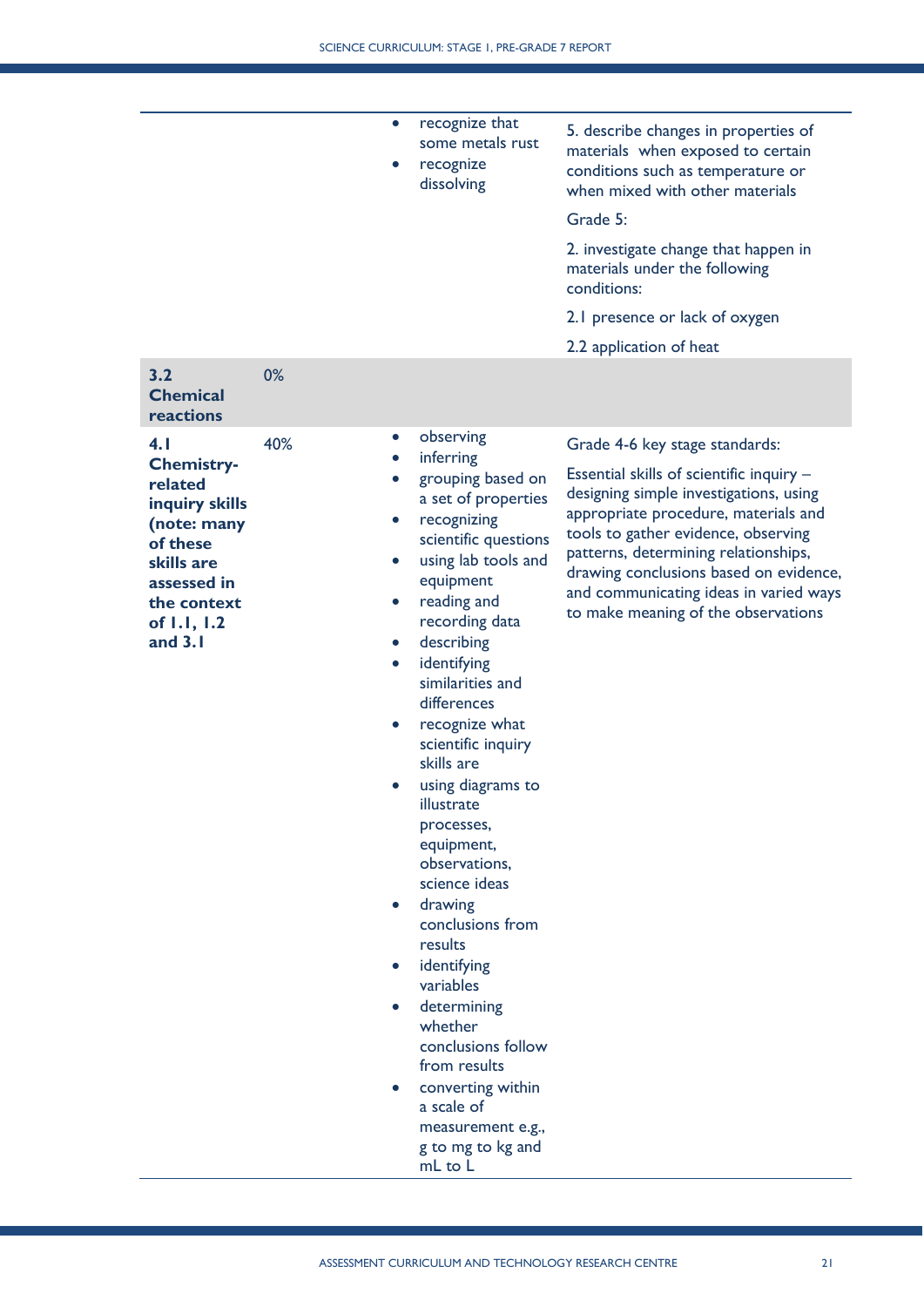## **Science Curriculum Project: progress of students through the science curriculum: a focus on matter (chemistry)**

Project Leads: Dr Marlene Ferido and Pam Robertson

Centre Lead: Dr Therese Bustos

Research Lead: Dr Esther Care

Research Officer: Joesal Marabe

Research Team (University of Melbourne): Pam Robertson, Dr Susan-Marie Harding, Masa Pavlovic

Research Assistants: Lalaine Bagui, Rachel Ramirez

Research Team as at September 2015.